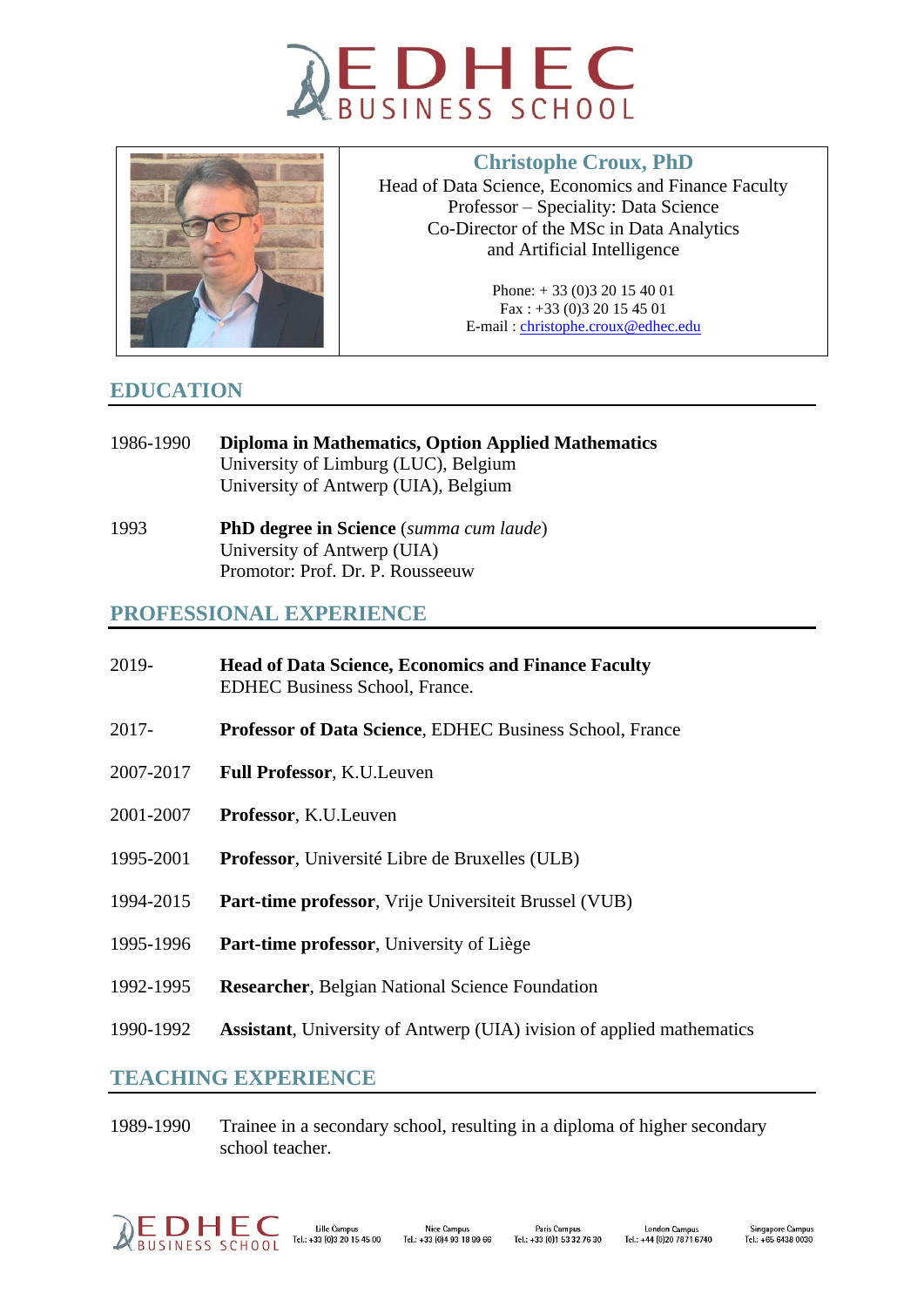| 1990-1992   | As a teaching assistant: exercises in numerical analysis, numerical linear<br>algebra, numerical solutions of di_erential equations, scientific computing and<br>Fortran at the University of Antwerp (UIA).                                                                                    |
|-------------|-------------------------------------------------------------------------------------------------------------------------------------------------------------------------------------------------------------------------------------------------------------------------------------------------|
| 1993-1996   | "Selected Topics in Statistics" to mathematics students University of Antwerp                                                                                                                                                                                                                   |
| 1994-1995   | "Introduction to Statistics" to students in behavioral sciences at Vesalius<br>College (VUB).                                                                                                                                                                                                   |
| 1995-1996   | "Algebra" and "Geometry" to physics students at the University of Liège.                                                                                                                                                                                                                        |
| 1994-       | "Mathematical Statistics II/III" to mathematics students at the Vrije<br>Universiteit Brussel (VUB).                                                                                                                                                                                            |
| 1995-2001   | "Applied Statistics and Econometrics" to Business School students, "Robust"<br>Inference" to Mathematics students, "Microeconometrics", "Selected Topics in<br>Statistics and Econometrics", and "Graduate Econometrics I" to economics<br>students at the Université Libre de Bruxelles (ULB). |
| 2001-2004   | "The General Linear Model and experimental Design" to doctoral students of<br>the department of Business Economics (KULeuven)                                                                                                                                                                   |
| 2001-2005   | "Forecasting" to doctoral students and advanced master program students<br>of the department of Business Economics (KULeuven).                                                                                                                                                                  |
| 2001-2011   | "Advanced Econometrics" to students of the doctoral program in Business<br>and Economics (KULeuven)                                                                                                                                                                                             |
| 2008-       | "Advanced Time series Analysis" to students of the doctoral program in<br>Business and Economics.                                                                                                                                                                                               |
| 2002 - 2017 | "Quantitative methods" to bachelor students in Business Economics<br>(KULeuven)                                                                                                                                                                                                                 |
| 2004-2017   | "Business Statistics" to bachelor students in Business Engineering (KULeuven)                                                                                                                                                                                                                   |
| 2017-       | "Data Mining" for the MSc in Data Analytics and Artificial Intelligence<br>(Edhec Business School)                                                                                                                                                                                              |
| 2017-       | "Time Series Analysis" for the MSc in Data Analytics and Artificial<br>Intelligence (Edhec Business School)                                                                                                                                                                                     |
| 2017-       | "Data Visualization" for the MSc in Financial Markets (Edhec Business<br>School)                                                                                                                                                                                                                |
| 2018-       | "Statistical Modeling" for the MSc in Data Analytics and Artificial<br>Intelligence (Edhec Business School)                                                                                                                                                                                     |
| 2018-       | "Multivariate Analysis and Big Data" for the Pre-Master program<br>(Edhec Business School)                                                                                                                                                                                                      |

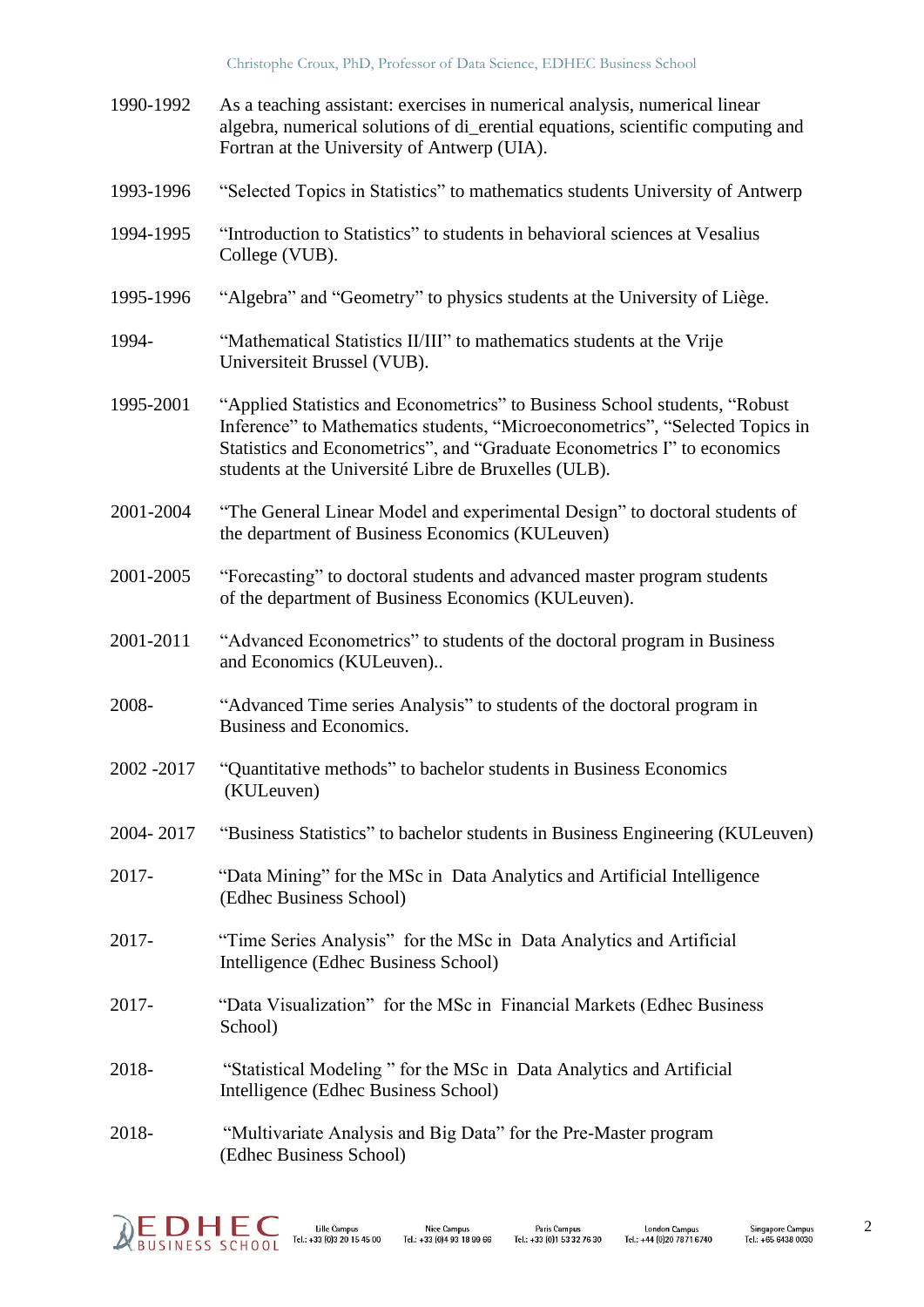## **OTHER COURSES AND LECTURES**

- Lecturer at the Journées d'etude en statistique: Statistique Robuste at Marseille (15-19 October 2012).
- Lecturer at the EDEN doctoral seminar on statistical methods for management research, Leuven (14-16 September 2011).
- Lecturer at the IASC-ERS Summer School on Robust methods for Advanced data Structures, Leuven (September 6-9, 2011).
- Lecturer at tutorial workshop « Robustness: Basic Concepts and Applications », Prague (June 28-27, 2010).
- Given a course in Econometrics for the research department of the Belgian National Bank: regression, panel data, and time series analysis (2007-2008).
- Guest Professor for the course "Statistique Robuste" at the Faculty of Science of the Université de Liège (2007-2008, 2009-2010).
- Given the course "Business Statistics" in the postgraduate program "Business Economics" of the K.U. Leuven (2006-2008) and (2010-2011).
- Guest Professor for a short course on Robust Statistics at the Ecole Nationale de Statistique et de l'Analyse de l'Information (ENSAI), Rennes, France (4-8 February 2002; 29-31 January 2003; 4-6 February 2004; 16-18 January 2006; 18-20 September 2006; 7-9 January 2008).
- As an invited lecturer, I gave 6 lectures on Robust Multivariate Statistics for the 23rd
- Finnish Summer School on Probability Theory, Lathi, Finland, (4-8 June 2001).
- Given a course in Applied Econometrics for the research department of the Belgian National Bank (2001-2002).
- As an invited lecturer, I gave 4 lectures at the Journées d'éetude en statistique: Modèles statistiques pour données qualitatives at Marseille (9-13 October 2000).
- Given a course in Robust Inference for the joint doctoral program in mathematics of the Flemish universities (University of Leuven, December 2002).
- Guest professor for the course "Robust Statistical methods" (University of Leuven 1999).
- Given seminars on design of experiments at the Business Liaisons Centre of the University of Antwerp (UBCA), 1994-1996. Taught the introductory statistics course at the Limburgs Universitair Centrum in their Quality Control program organized for people from industry in 1997 and 1999.

## **EDITORIAL ACTIVITIES**

- Co-editor of the Special Issue on "Robust Analysis of Complex Data" for Computational Statistics and Data Analysis, 2011.
- Associate editor of Journal of Multivariate Statistics, 2008-...
- Associate editor of Computational Statistics and Data Analysis, 1998-2007.
- Associate editor of Journal of the American Statistical Association, 2005-2008.
- Performed referee work for many journals, including the Journal of the American Statistical Association, Annals of Statistics and Biometrika.
- Reviewer for Mathematical Reviews, 1996-2004.
- Co-editor of the Special Issue on « Machine Learning and Robust Data Mining » for Computational Statistics and Data Analysis, 2007.

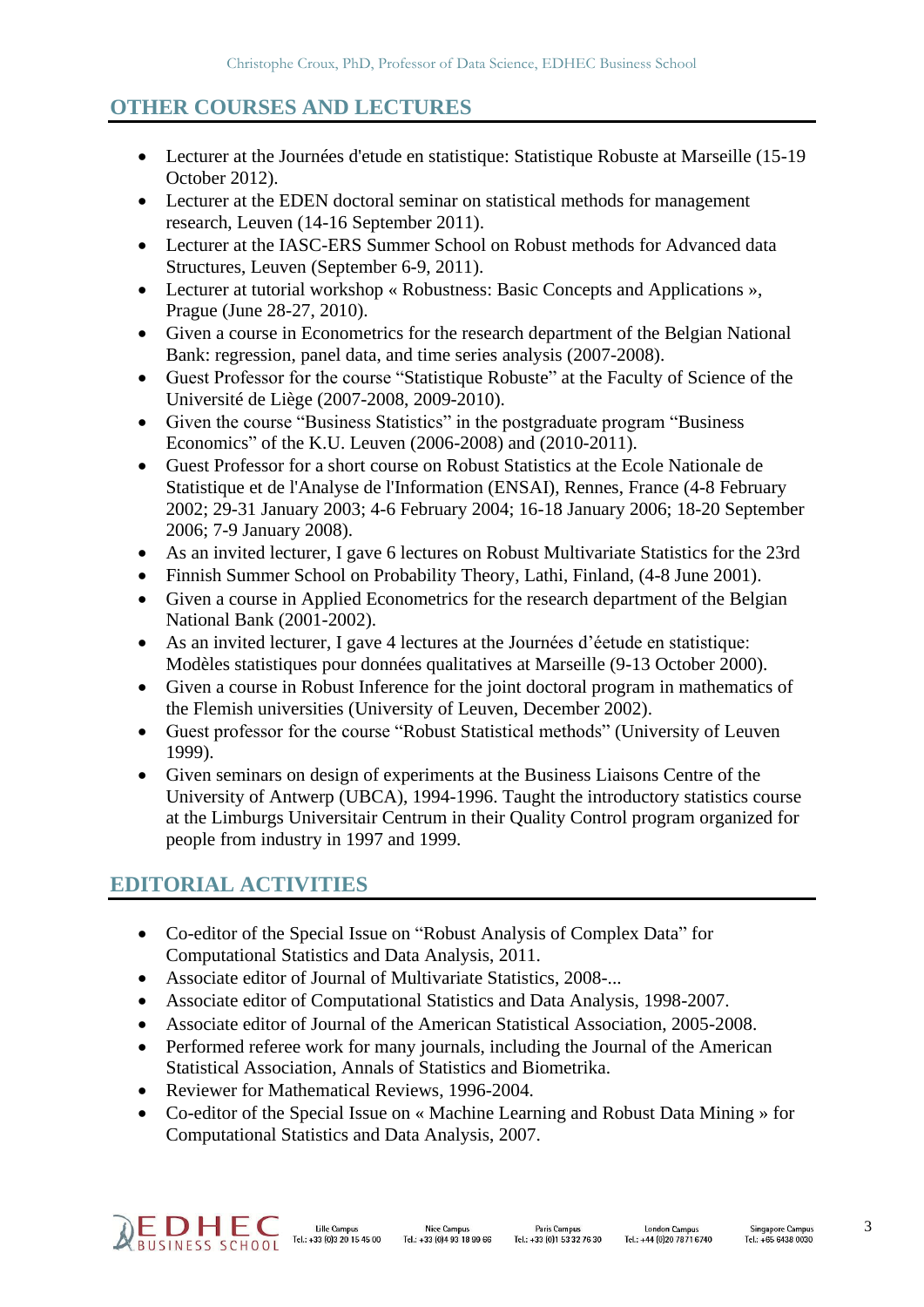• Co-editor of a Special Issue on Factor Models for the Journal of Econometrics, 2004.

## **ORGANIZATION OF SCIENTIFIC MEETINGS**

- Co-Organizer of the IASC-ERS Summer School on Robust methods for Advanced Data Structures, September 6-9, 2011.
- Co-Chair of the 4th International Conference of the ERCIM Working Group on Computing & Statistics (ERCIM 2011), London, December 17-19, 2011.
- Member of the Scientific committee of the International Conference on Robust Statistics, Valladolid, June 27-July 1, 2011.
- Member of the Scientific committee of the 19th International Conference on Computational Statistics, Paris, August 22-27, 2010.
- Member of the Scientific committee of the International Conference on Robust Statistics, Prague, June 28-July 2, 2010.
- Co-organizer of the 17th Annual Meeting of the Belgian Statistical Society, 14-16 October, 2009.
- Co-Organizer of the « Fourth Leuven Statistical Day: Time series and panel data analysis: theory and applications » (with G. Dhaene). KU Leuven, 29 May 2009.
- Member of the Scientific and organization committee of the workshop ROBust Classification and Discrimination with High Dimensional Data (ROBCLA 2006) 25- 28 January 2006, Firenze Italy.
- Member of the Scientific and organization committee of the workshop DREaM 2005, Developments in Statistical Methodology: Diagnostics Robustness Exploration and Modeling, Milton Keynes, 30/3 - 2/4, 2005.
- Member of the Scientific committee of the Workshop on Robustness and Statistical Inference in Honour of Victor Yohai, 4-5 October 2006, Madrid, Spain.
- Co-organizer of the workshop Robustness for High-dimensional Data, 5-8 May 2004, Vorau, Austria.
- Co-Organizer of the yearly seminars in Econometrics and Statistics at the Faculty of Economics and Applied Economics from 2002-present.
- Organizer of two Sessions on « Robust Data Mining » at the « 3rd World Conference on Computational Statistics & Data Analysis, » Limassol, Cyprus, 28-31 October 2005.
- Organizer of the invited paper session « Model selection for supervised learning », at the 56th meeting of the International Statistical Institute, 22-29 August, Lisbon, 2007.
- Organizer of the Session « Robust Statistics » at the COMPSTAT 2004 meeting, August 23-27, Prague.
- Member of the Scientific committee of the « International Workshop on Computational and Financial Econometrics, » 20-22 April 2007, Geneva, Switzerland.
- Member of the Scientific committee of International Conferences in Robust Statistics (Vorau 2001-Vancouver 2002-Antwerp 2003-Beijng 2004-Jyvaskyla 2005-Lisbon 2006-Antalya 2008, Parma 2009).
- Member of the Scientific commitee of the « Econometrics of Wages » conference of the AEA, Brussels 2002.
- Organizer of the Session « Analyse multivariée robuste » at the Journées de Statistique, 13-17 May 2002, Bruxelles.
- Organizer of the joint seminars in statistics and econometrics at U.L.B. from 1998 to 2002.

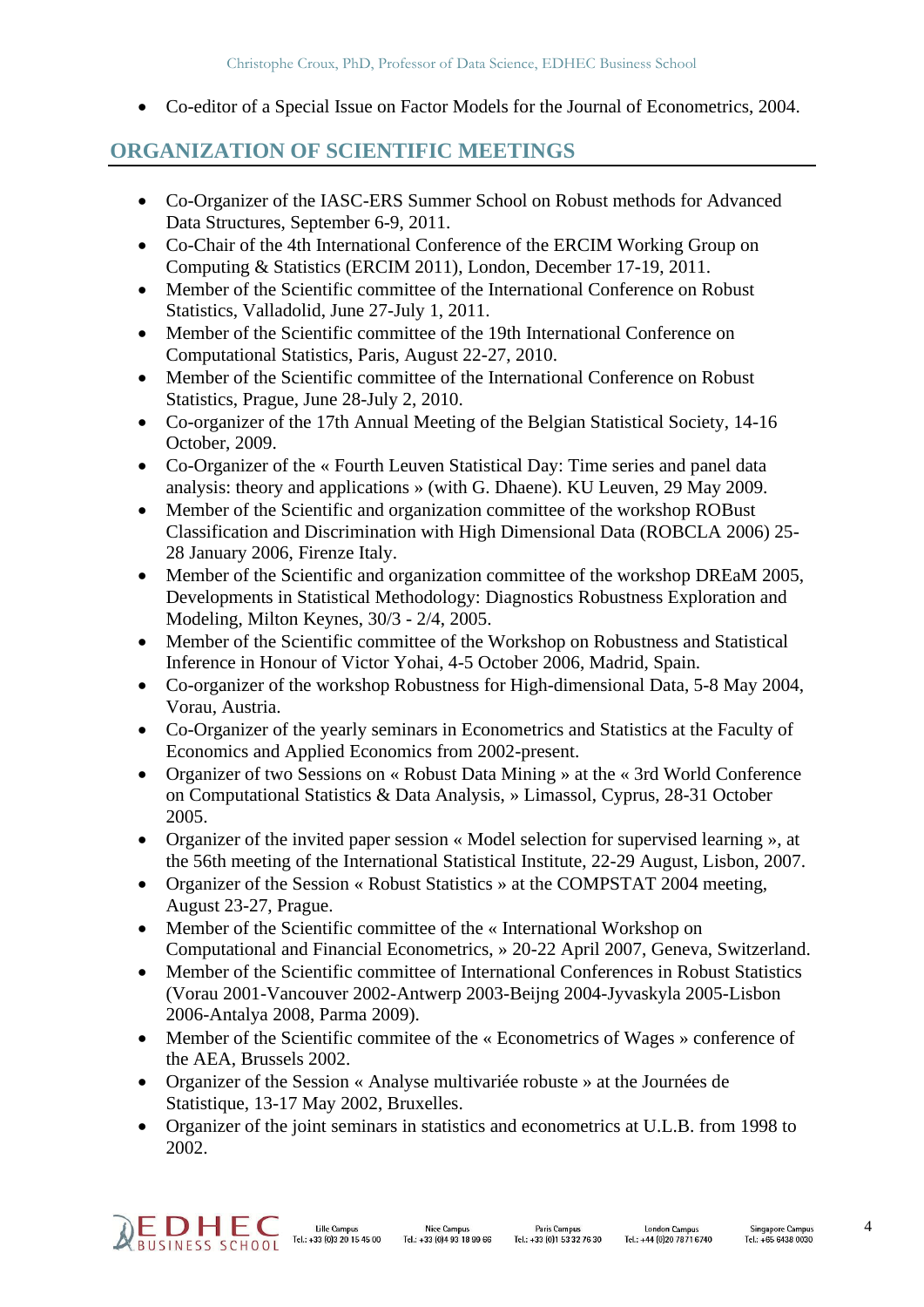- Co-organizer of the « XXème Rencontre Franco-Belge de Statisticiens, Factor Models, » Brussels 1999.
- Member of the organization committee of the European meeting for Young Statisticians, Rotterdam 1995.

## **DOCTORAL STUDENTS**

- Ruben Crevits (PhD 2019)
- Luca Barbaglia (PhD 2018)
- Peter Reusens (PhD 2016)
- Ines Wilms (PhD 2016, now assistant professor at Maastricht University)
- Steffi Frison (PhD 2016)
- Viktoria Ollerer (PhD 2015)
- Charles Mathias (PhD 2012, joint with Université Libre de Bruxelles)
- Jonathan Cornelissen (PhD 2012)
- Koen Mahieu (PhD 2010)
- Nicolas Glady (Ph.D. 2008, now professor at ESSEC Business School)
- Kris Boudt (Ph.D. 2008, now professor at Ghent University)
- Sarah Gelper (Ph. D. 2008, now assistant professor at TU Eindhoven).
- Johan Van Kerckhoven (Ph.D. 2008, joint supervision with Gerda Claeskens)
- Abdelilah Yadine (Ph.D 2006)
- Aurélie Lemmens (Ph.D. 2006, now associate professor at Erasmus University Rotterdam)
- Kristel Joossens (Ph. D. 2006)
- Marc Callens (PhD 2004)
- Catherine Dehon (PhD 2001, now professor at the Université Libre de Bruxelles)
- Gentiane Haesbroeck (PhD 1999, now professor at the University of Liège)
- o Postdoctoral advisor of Andreas Alfons (2012-2013)
- o Postdoctoral advisor of Ines Wilms (2016-2017)

## **RESEARCH GRANTS**

- Research Fund of the K.U. Leuven. Research project GOA/12/014 (co-promotor). « FLEXibel STATistisch modeleren en ROBuuste analyses van geavanceerde data Structuren . » Period 01.10.2011-30.09.2016.
- Research Fund of the K.U. Leuven.  $F$ + fellowship 11/001 (promotor). « Robust groupwise variable selection », Andreas Alfons.
- Strategic Basic Research grant of the agency for innovation by Science and technology, IWT/0991183 (promotor of Jonathan Cornelissen). « New methods for the use of highfrequency data and sustainability scores in portfolio management. » Period 01.10.2009-01.10.2013.
- Fund for Scientific Research Flanders. Research project G.0445.08 (promotor). « Robust and semiparametric estimation of marketing models ». Period 01.01.2008- 31.12.2011.

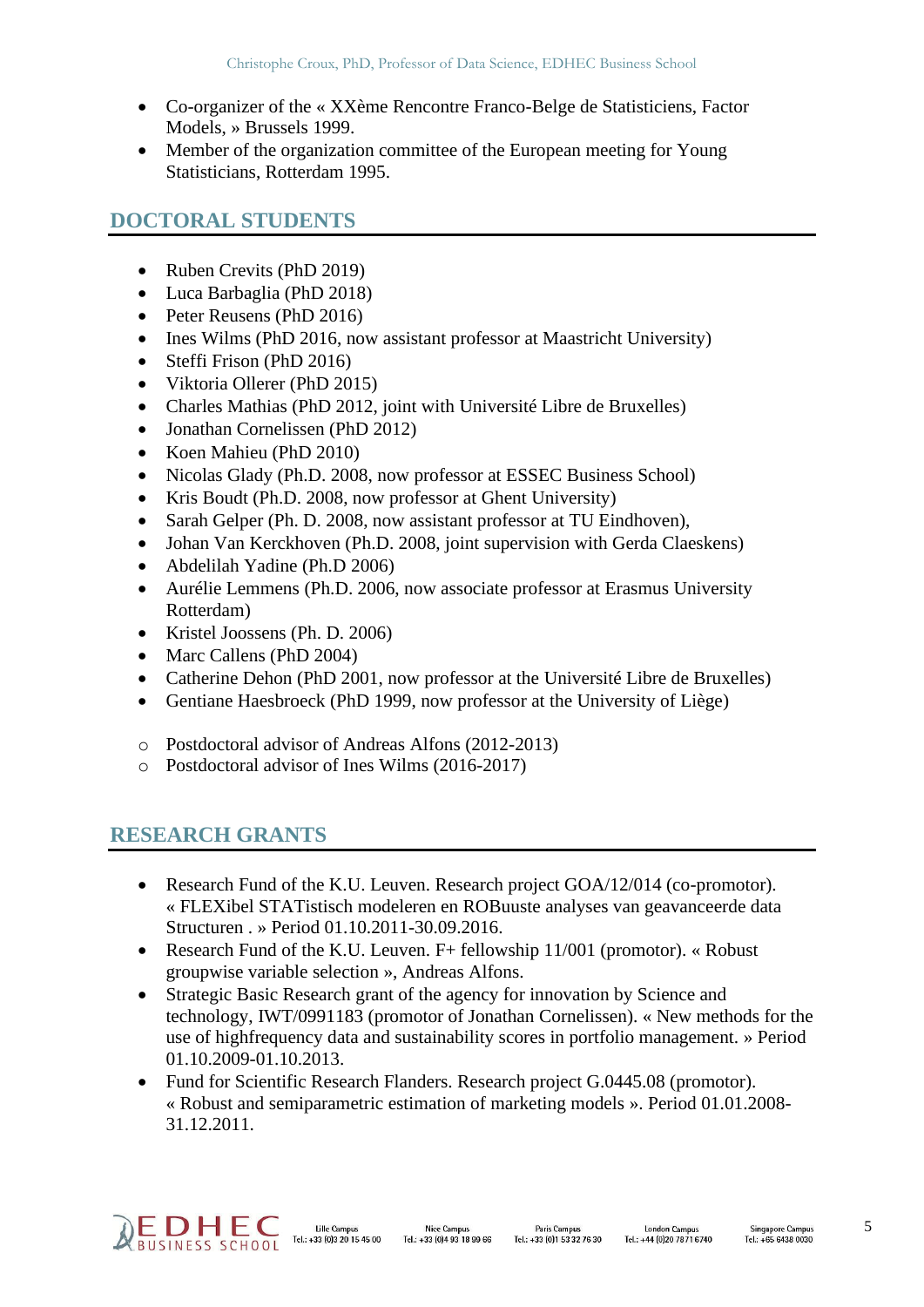- National bank of Belgium. Research project NB/08/Croux (promotor) « Increasing the predictive power of con\_dence indicators using selection methods. » Period 01.02.2008-31.05.2009.
- Research Fund of the K.U. Leuven. Research project GOA/2007/04 (co-promotor). « Nonparametric and semiparametric techniques and robust methods in statistical analysis. » Period 01.10.2006-30.09.2011.
- Research assistantship of the Fund for Scientific research Flanders, ASP/07 (promotor of Kris Boudt). « Econometric analysis of outlier-contaminated multivariate time series. » Period 01.10.2006-31.12.2008.
- Fund for Scientific Research Flanders. Research project G.0594.05 (promotor). « Granger causality analysis for high dimensional data with application to European business and consumer surveys ». Period 01.01.2005-31.12.2008.
- Chair of the Steering Committee of the European Science Foundation Network Statistical Analysis of Complex Data with Robust and related Statistical Methods, 2004-2007. This network consists of 10 partners and received 80000 Euro for the organization of network activities.
- Fund for Scientific Research Flanders. Research project G.0385.03 (promotor).
- « Discriminant analysis for two and multiple groups: robustness, classification errors, statistical properties ». Period 01.01.2003-31.12.2006.
- Research Fund of the K.U. Leuven. Research project OT/02/10 (promotor). « Robust discriminant analysis. » Period 01.10.2002-30.09.2006.
- Special doctoral fellowship of the Fund for Scientific research Flanders, BDB02/FWO (promotor of Marc Callens). « Multilevel event history analysis: statistical properties and application. » Period 01.09.2002-31.08.2003.
- Co-Promotor of the « Action de recherche concertée (2000-2004) » entitled « L'économie des Etats et des systèmes \_electoraux: théorie et études empiriques », Université Libre de Bruxelles.
- Received research grants (Crédit aux chercheurs) from the Fonds National de la Recherche Scientique (FNRS) in 1996, 1998 and 2000.
- Received many travel grants from the Science Foundation (FW0/FNRS).

## **PUBLICATIONS**

#### Publications in international refereed journals

1. Croux, K., and Veraverbeke, N. (1990), « Nonparametric Estimators for the Probability of Ruin, » Insurance: Mathematics and Economics, 9, 127-130.

2. Croux, C., and Rousseeuw, P.J. (1992), « A Class of High-Breakdown Scale Estimators Based on Subranges, » Communications in Statistics, Theory and Methods, 21, 1935-1951.

3. Rousseeuw, P.J. and Croux, C. (1993), « Alternatives to the Median Absolute Deviation, » Journal of the American Statistical Association, 88, 1273-1283.

4. Croux, C., Rousseeuw, P.J., and Hossjer, O. (1994), « Generalized S-Estimators, » Journal of the American Statistical Association, 89, 1271-1281.

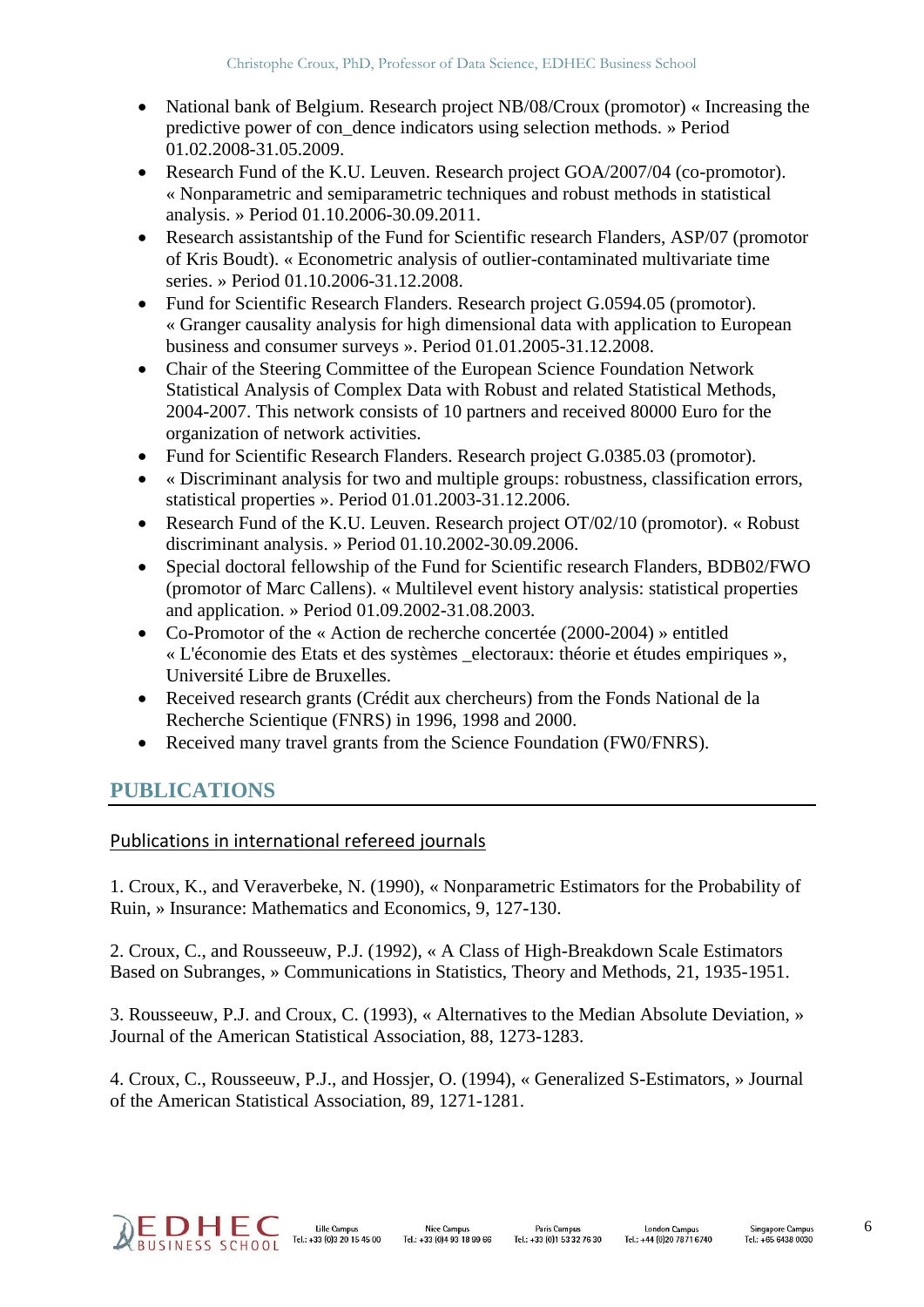5. Hossjer, O., Croux, C., and Rousseeuw, P.J. (1994), « Asymptotics of Generalized SEstimators, » Journal of Multivariate Analysis, 51, 148-177.

6. Croux, C. (1994), « Efficient High-Breakdown M-Estimators of Scale, » Statistics and Probability Letters, 19, 371-379.

7. Rousseeuw, P.J., and Croux, C. (1994), « The Bias of k-step M-estimators, » Statistics and Probability Letters, 20, 411-420.

8. Hössjer, O., Rousseeuw, P.J., and Croux, C. (1994), « Asymptotics of the Repeated Median Slope Estimator, » The Annals of Statistics, 22, 1478-1501.

9. Hössjer, O., and Croux, C. (1995), « Generalizing Univariate Signed Rank Statistics for Testing and Estimating a Multivariate Location Parameter, » Journal of Nonparametric Statistics, 4, 293-308.

10. Rousseeuw, P.J., Croux C., and Hössjer, O. (1995), « Sensitivity Functions and Numerical Analysis of the Repeated Median Slope, » Computational Statistics, 10, 71-90.

11. Croux, C., Rousseeuw, P.J., and Van Bael, A. (1996), « Positive-breakdown regression by minimizing nested scale estimators , » Journal of Statistical Planning and Inference. 53, 197- 235.

12. Hössjer, O., Rousseeuw, P.J., and Croux C. (1996), « Asymptotics of an Estimator of a Robust Spread Functional, » Statistica Sinica, 2, 375-388.

13. Croux, C. (1996), « Maximum Deviation Curves for Location Estimators, » Statistics, 28, 285-305.

14. 0ruc, L., Furac, I., Croux, C., Jakovlevic, M., Kracun, I., Folnegovic, V., and Van Broeckhoven, C. (1996), « Association study between bipolar disorder and candidate genes involved in dopamineserotonin metabolism and GABAergic neurotransmission: a preliminary report, » Psychiatric Genetics, 6, 213-217.

15. Croux, C., and Haesbroeck, G. (1997), « An Easy Way to Increase the Finite-Sample Efficiency of the Resampled Minimum Volume Ellipsoid Estimator, » Computational Statistics and Data Analysis, 25, 125-141.

16. De Bodt, M., Wuyts, F., Van de Heyning, P., and Croux, C. (1997), « Test-Retest study of the GRBAS scale. The inuence of experience and professional background on perceptual rating attitudes of voice quality, » Journal of Voice, 11, 74-80.

17. Heylen, L., Wuyts, F., Mertens, F., De Bodt, M., Pattyn, J., Croux, C., Van de Heyning, P., (1998), « Evaluation of the Vocal Performance of Children Using a Voice Range Pro\_le Index, » Journal of Speech, Language, and Hearing Research, 41, 232-238.

18. Croux, C. (1998), « Limit Behavior of the Empirical Inuence Function of the Median, » Statistics and Probability Letters, 37, 331-340.

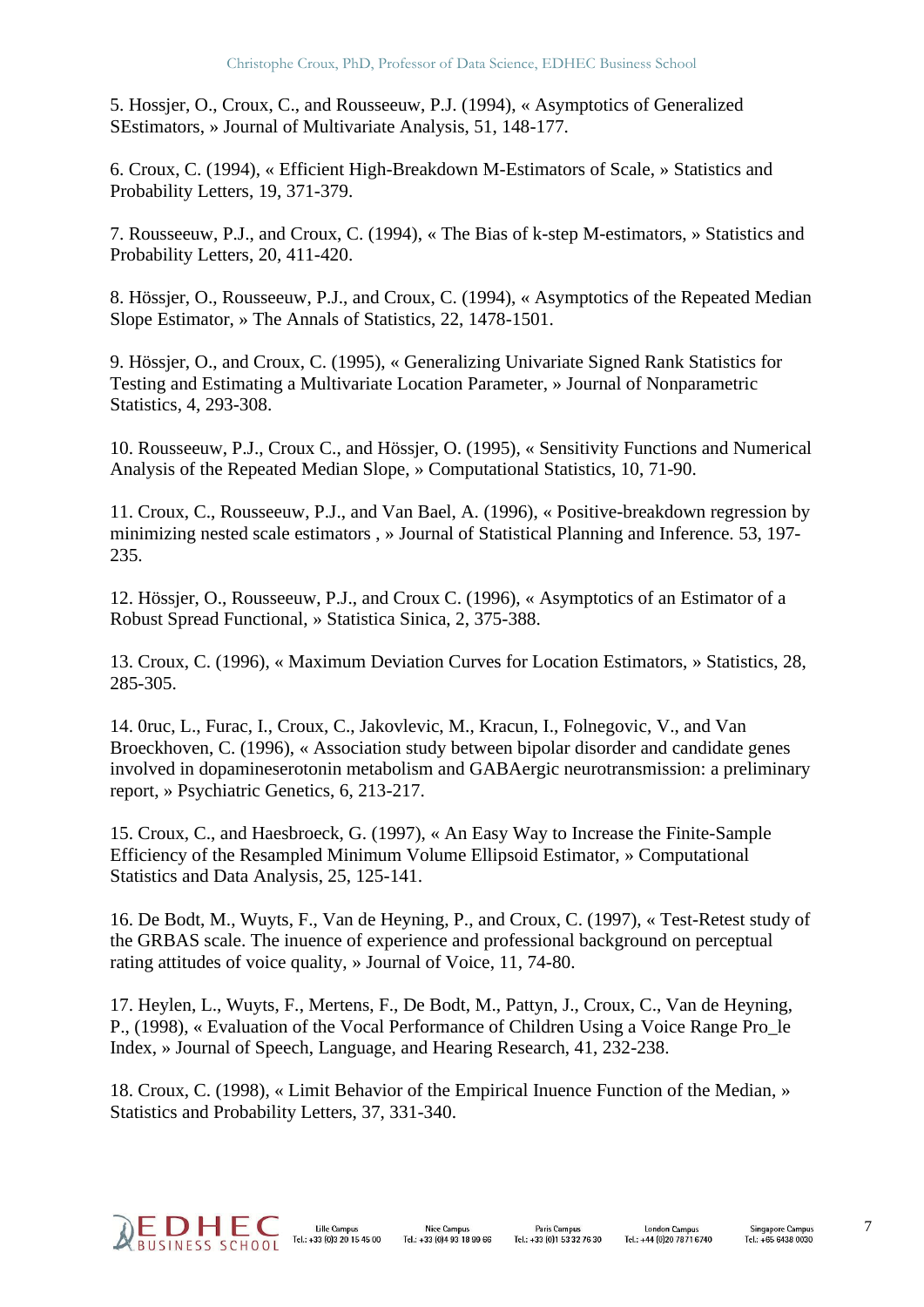19. Croux, C. (1999), Comment on « Robust Principal Component Analysis for Functional Data, » by Locantore, N., Marron, J.S., Simpson, D.G., Tripoli, N., Zhang, J.T., and Cohen, K.L., Test, 1, 41-46.

20. Croux, C., and Haesboeck, G. (1999), « Inuence Function and E\_ciency of the Minimum Covariance Determinant Scatter Matrix Estimator, » Journal of Multivariate Analysis, 71, 161-190.

21. Croux, C., and Haesbroeck, G. (2000), « Principal Component Analysis based on Robust Estimators of the Covariance or Correlation Matrix: Inuence Functions and Efficiencies, » Biometrika, 87, 603-618.

22. Croux, C., and Haesbroeck, G. (2001), « Maxbias Curves of Robust Scale Estimators Based on Subranges, » Metrika, 53, 101-122.

23. Croux, C., Dehon, C., Rousseeuw, P.J., and Van Aelst, S. (2001), « Robust Estimation of the Conditional Median at elliptical Models, » Statistics and Probability Letters, 51, 361-368.

24. Croux, C., Forni, M., and Reichlin, L. (2001), « A Measure of Comovement for Economic Variables: Theory and Empirics, » Review of Economics and Statistics, 83, 232-241. 25. Croux, C., and Dehon, C. (2001), « Robust Linear Discriminant Analysis using Sestimators, » The Canadian Journal of Statistics, 29, 473-492.

26. Croux, C., and Haesbroeck, G. (2002), « Maxbias curves of Robust Location Estimators based on Subranges, » Journal of Nonparametric Statistics, 14, 295-306.

27. Van Loco, J., Elskens, M., Croux, C., and Beernaert, H. (2002), « Linearity of calibration curves: use and misuse of the correlation coEfficient, » Accreditation and Quality Assurance, 7, 281-285.

28. Croux, C., and Dehon, C. (2002), « Analyse canonique basée sur des estimateurs robustes de la matrice de covariance, » La Revue de Statistique Appliquée, 2, 5-26.

29. Croux, C., and Haesbroeck, G. (2002), « A Note on Finite-Sample effciencies of Estimators for the Minimum Volume Ellipsoid, » Journal of Statistical Computing and Simulation, 72, 585-596.

30. Croux, C., Haesbroeck, G. and Rousseeuw, P. (2002), « Location Adjustment for the Minimum Volume Ellipsoid Estimator, » Statistics and Computing, 12, 191-200.

31. Croux, C., Flandre, C, and Haesbroeck, G. (2002), « The Breakdown Behavior of the Maximum Likelihood Estimator in the Logistic Regression Model, » Statistics and Probability Letters, 60, 377-386.

32. Croux, C., and Van Aelst, C. (2002), discussion of « Nearest Neighbor Variance Estimation (NNVE): Robust Covariance Estimation via Nearest Neighbor Cleaning » by Wang, N., and Raftery, A.E., The Journal of the American Statistical Association, 97, 1006- 1009.

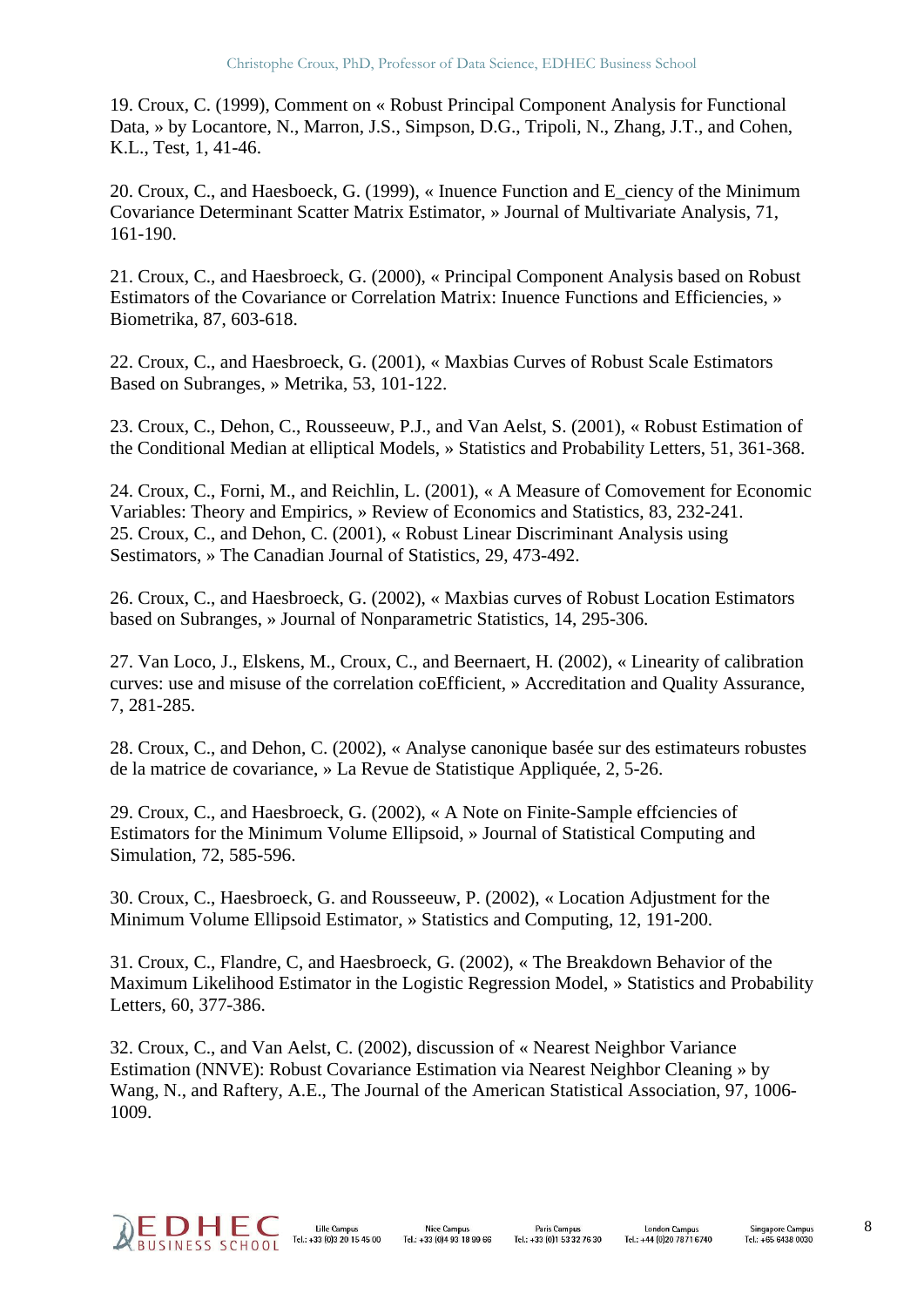33. Pison, G., Rousseeuw, P.J., Filzmoser, P., and Croux, C. (2003), « Robust Factor Analysis, » Journal of Multivariate Analysis, 84, 145-172.

34. Croux, C. Filzmoser, P., Pison, G., and Rousseeuw, P.J. (2003), Fitting Factor Models by Robust Alternating Regressions, Statistics and Computing, 13, 23-36.

35. Filzmoser, P., and Croux, C. (2003), « Dimension reduction of the explanatory variables in multiple linear regression, » Pliska Studia Mathematica Bulgarica, 14, 59-70.

36. Croux, C., and Dehon, C. (2003), « Estimators of the Multiple Correlation Coefficient: Local Robustness and Confidence Intervals, » Statistical Papers, 44, 315-334.

37. Croux, C., Van Aelst, S., and Dehon, C., (2003), « Bounded Inuence Regression using High Breakdown Scatter Matrices, » The Annals of the Institute of Statistical Mathematics, 55, 265-285.

38. Croux, C., and Haesbroeck, G. (2003), « Implementing the Bianco and Yohai estimator for Logistic Regression, » Computational Statistics and Data Analysis, 44, 273-295.

39. Ollila, E., Oja, H., and Croux, C. (2003), « The Affine Equivariant Sign Covariance Matrix: Asymptotic Behavior and Efficiencies, » Journal of Multivariate Analysis, 87, 328- 355.

40. Ollila, E., Croux, C., and Oja, H. (2004), « Influence Function and Asymptotic Efficiency of the Affine Equivariant Rank Covariance Matrix, » Statistica Sinica, 14, 297-316.

41. Serneels, S, Croux, C., and Van Espen, P. (2004), « Inuence Properties of Partial Least Squares Regression, » Chemometrics and Intelligent Laboratory Systems, 71, 13-20.

42. Callens, M., and Croux, C. (2004), « Contact and Cooperation in the Belgian Fertility and Family Survey, » Survey methodology, 30, 115-124.

43. Croux, C., Renault, E., and Werker, B. (2004), « Guest editorial: Dynamic factor models, » Journal of Econometrics, 119, 223-230.

44. Serneels, S., Filzmoser, P., Croux, C., and Van Espen, P.J. (2005), « Robust Continuum Regression, » Chemometrics and Intelligent Laboratory Systems, 76 (2), 197-204.

45. Lemmens, A., Croux, C., and Dekimpe, M.G. (2005), « On the predictive content of production surveys: a pan-European study, » International Journal of Forecasting, 2, 363-367.

46. Croux, C., and Joossens, K. (2005), « Inleiding tot de Robuuste Statistiek: Elementen van theorie en bedrijfseconomische toepassingen, » Tijdschrift voor Economie en Management, 2, 287-310.

47. Croux, C., and Ruiz-Gazen, A. (2005), « High Breakdown Estimators for Principal Components: the Projection-Pursuit Approach Revisited, » Journal of Multivariate Analysis, 95, 206-226.

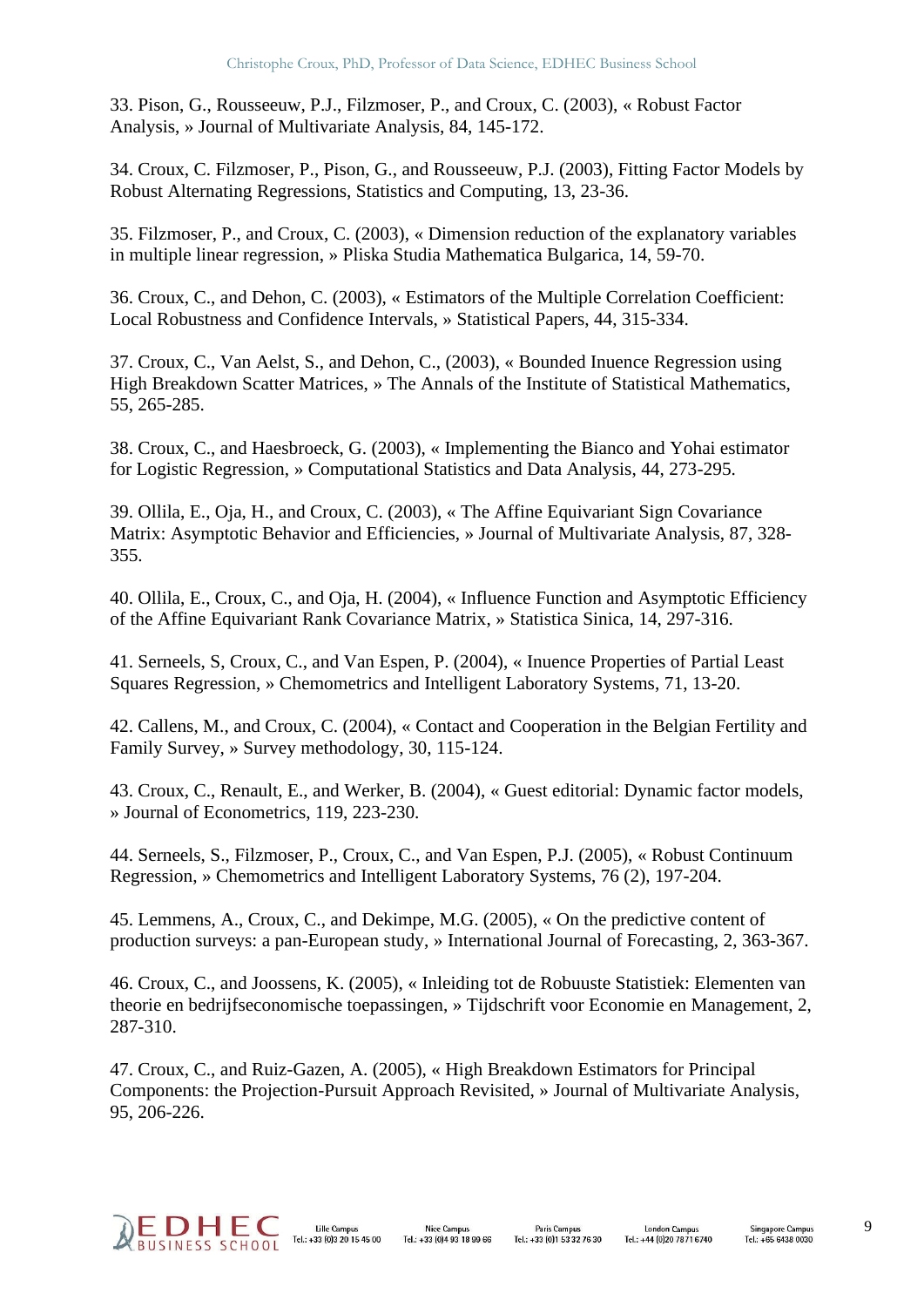48. Branco, J.A. , Croux, C., Filzmoser, P., and Oliviera, M.R. (2005), « Robust Canonical Correlations: A Comparative Study, » Computational Statistics, 20, 203-229.

49. Croux, C., and Callens, M. (2005), « Performance of Likelihood-Based Estimation Methods for Multilevel Binary Regression Models, » Journal of Statistical Computation and Simulation, 75(12), 1003-1017.

50. Croux, C., and Joossens, K. (2005), « Inuence of Observations on the Misclassification Probability in Quadratic Discriminant Analysis, » Journal of Multivariate Analysis, 96, 384- 403.

51. Callens, M., and Croux, C. (2005), « The Impact of Education on Third Births. A Multilevel Discrete-Time Hazard Analysis, », Journal of Applied Statistics, 32 (10), 1035- 1050.

52. Serneels, S., Croux, C., Filzmoser, P., and Van Espen, P.J. (2005 ), « Partial Robust M-Regression, » Chemometrics and Intelligent Laboratory Systems, 79, 55-64.

53. Croux, C., Dhaene, G., and Hoorelbeke, D. (2006), « Testing the Information Matrix Equality with Robust estimators, » Journal of Statistical Planning and Inference, 136(10), 3583-3613.

54. Taskinen, S., Croux, C., Kankainen, A., Ollila, E., and Oja, H. (2006), « Canonical Analysis based on Scatter Matrices, Journal of Multivariate Analysis, 97(2), 359-384.

55. Lemmens, A., and Croux, C. (2006), « Bagging and Boosting Classification Trees to Predict Churn », Journal of Marketing Research, 42, 359-384.

56. Claeskens, C., Croux, C., and Van Kerckhoven, J. (2006), Variable selection for logistic regression using a prediction focussed information criterion, Biometrics, 62, 972-979.

57. Croux, C. (2006), Discussion of « Sur une limitation très générale de la dispersion de la médiane » by M. Frèchet, Journal de la Société Française de Statistique, 147(2), 45-49.

58. Gelper, S., Lemmens, A., and Croux, C. (2007), « Consumer Sentiment and Consumer Spending: Decomposing the Granger Causal Relationship in the Time Domain, » Applied Economics, 39(1), 1-11.

59. Daszykowski, M., Serneels, S., Kaczmarek, K., Van Espen, P., Croux, C., andWalczak, B. (2007), « TOMCAT: a MATLAB toolbox for multivariate calibration techniques, » Chemometrics and Intelligent Laboratory Systems, 85(2), 269-277.

60. Gelper, S., and Croux, C. (2007), « Multivariate out-of-sample tests for Granger causality, » Computational Statistics and Data Analysis, 51(7), 3319-3329.

61. Croux, C., and Filzmoser, P. (2007), Discussion of « A Survey of Robust Statistics, » by S. Morgenthaler, Statistical Methods and Applications, 15, 280-282.

62. Croux, C., and Filzmoser, P. (2007), « Algorithms for ProjectionPursuit robust principal component analysis, » , Chemometrics and Intelligent Laboratory Systems, 87, 218-225.

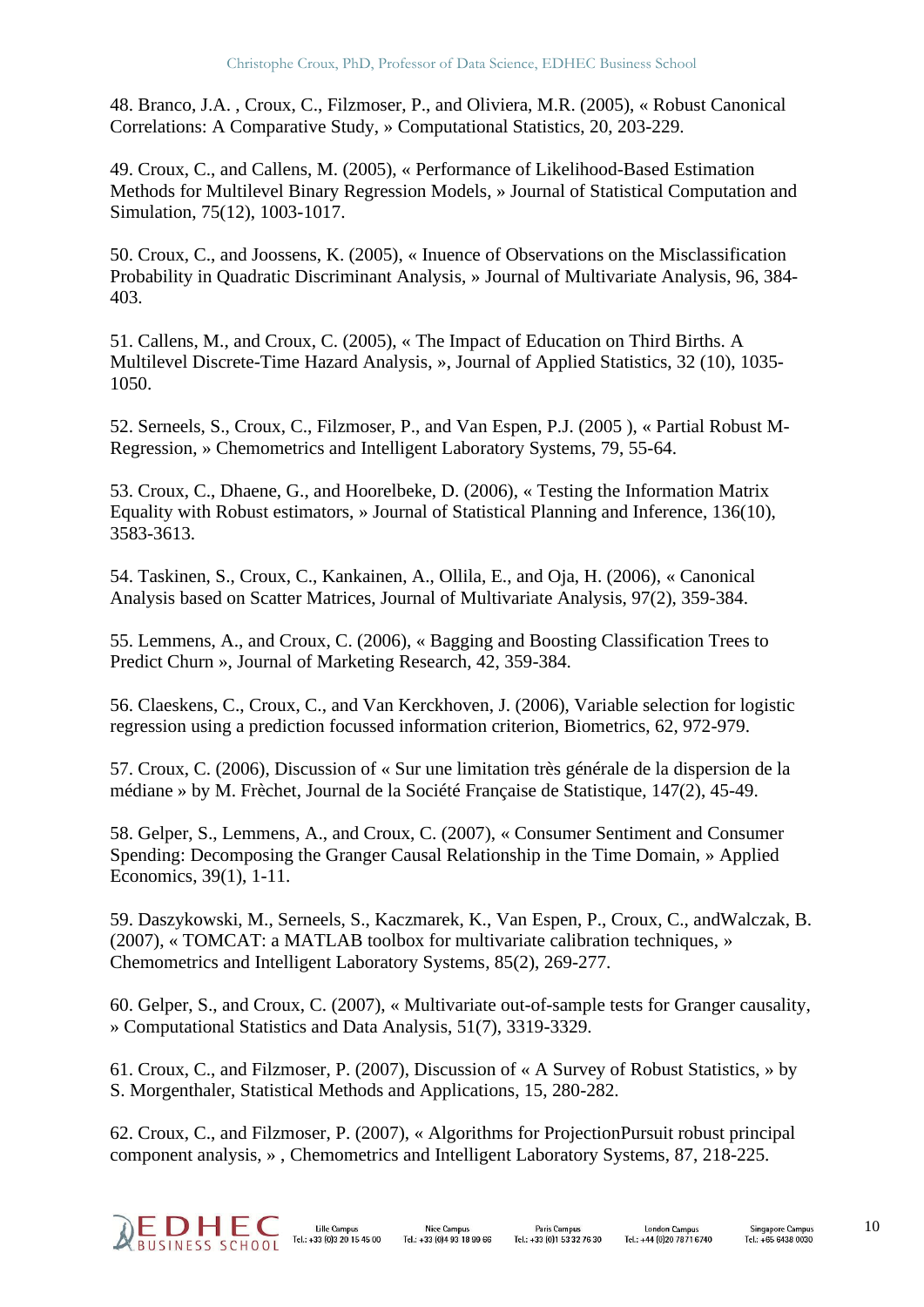63. Lemmens, A., Croux, C., and DeKimpe, M.G. (2007), « Consumer Con\_dence on Europe: United in Diversity? », International Journal of Research in Marketing, 24(2), 113-127.

64. Lorant, V., Croux, C., Scott, W., DeLiège D., Mackenbach, J., and Ansseau, M. (2007), « Depression and Socio-Economic Risk Factors : a 7-year Longitudinal Population Study, » British Journal of Psychiatry, 190(4), 293-298.

65. Croux, C., Joossens, K., and Lemmens, A. (2007), « Trimmed Bagging », Computational Statistics and Data Analysis, 52(1), 362-368.

66. Croux, C., Gallopoulos, E., Van Aelst, S., and Zha, H. (2007), « Editorial – Machine Learning and Robust Data Mining », Computational Statistics and Data Analysis, 52(1), 151- 154.

67. Bramati, M. C., and Croux, C. (2007), « Robust Estimators for the Fixed Effects Panel data Model, » Econometrics Journal, 10(3), 521-540.

68. Claeskens, G., Croux, C., and Van Kerckhoven, J. (2007), « Prediction Focussed Model Selection for Autoregressive Models, » Australian and New Zealand Journal of Statistics, 49(4), 359-379.

69. Croux, C., Filzmoser, P., and Joossens, K. (2008), « Classification Efficiencies for Robust Linear Discriminant Analysis, » Statistica Sinica, 18(2), 581-599.

70. Agullo,J., Croux, C., and Van Aelst, S. (2008), « The Multivariate Least Trimmed Squares Estimator », Journal of Multivariate Analysis, 99(3), 311-318.

71. Croux, C., Haesbroeck, G., and Joossens, K. (2008), « Logistic Discrimination using Robust Estimators: an Inuence Function Approach, « The Canadian Journal of Statistics, 36(2),157-174.

72. Croux, C., Gelper, S., and Fried, R. (2008), « Computational aspects of robust Holt-Winters smoothing based on M-Estimation, » Applications in Mathematics, 53(3), 163-176.

73. Claeskens, G., Croux, C., and Van Kerckhoven, J. (2008), « An Information Criterion for Variable Selection in Support Vector Machines », Journal of Machine Learning Research, 9, 541-558

74. Lemmens, A., Croux, C., and Dekimpe, M.G. (2008), « Measuring and Testing Granger Causality over the Spectrum: An application to European Production Expectation Surveys, » International Journal of Forecasting, 24(3), 414-431.

75. Boudt, K., Peterson, B., and Croux, C. (2008), « Estimation and Decomposition of Downside Risk for Portfolios with Non-normal Returns, » The Journal of Risk, 11(2), 1-25.

76. Glady, N., Baesens, B., and Croux, C. (2009), « A Modi\_ed Pareto/NBD Approach for Predicting Customer Lifetime Value, » Expert Systems With Applications, 36, 2062-2071.

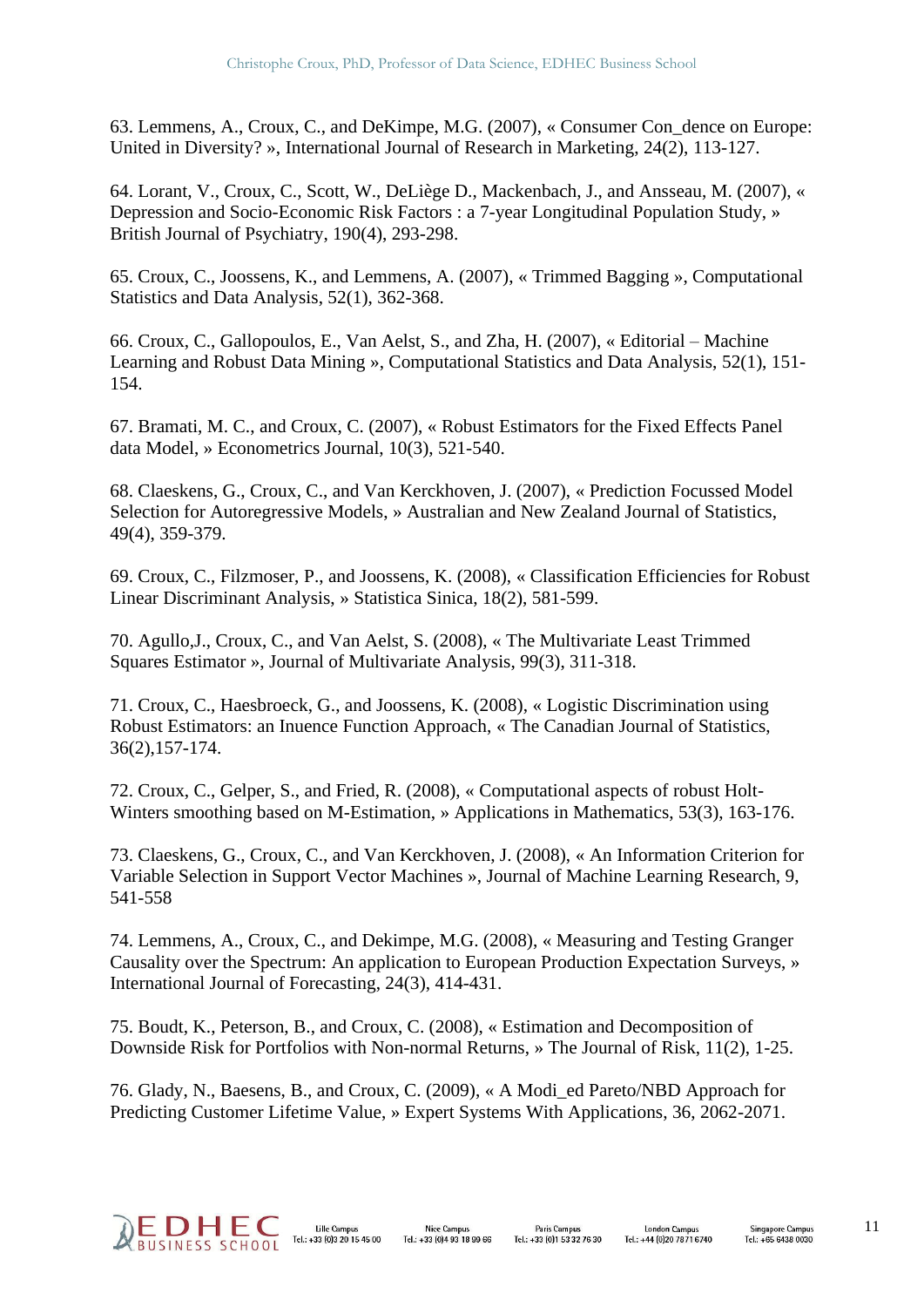77. Glady, N., and Croux, C. (2009), « Predicting Customer Wallet without Survey Data, » Journal of Service Research, 11(3), 219-231.

78. Gelper, S., Schettlinger, K., Croux, C., Gather, U. (2009), « Robust Online Scale Estimation in Time Series: A Model-Free Approach », Journal of Statistical Planning & Inference, 139, 335-339.

79. Glady, N., Baesens, B., and Croux, C. (2009), « Modeling Churn Using Customer Lifetime Value, » European Journal of Operational Research, 197(1), 402-411.

80. Roelandt, E., Van Aelst, S., Croux, C. (2009), « Multivariate Generalized S-estimators, » Journal of Multivariate Analysis, 100(5), 876-887.

81. Callens, M., and Croux, C. (2009), « Poverty Dynamics in Europe. A Multilevel Discrete-Time Recurrent Hazard Analysis, » International Sociology, 24 (3), 368-396.

82. Prieto, J.C., Croux, C., and Ramon A.J. (2009), « RoPEUS: A New Robust Algorithm for Static Positioning in Ultrasonic Systems », Sensors, 9(6), 4211-4229.

83. Croux, C. (2009), Discussion of « Invariant co-ordinate selection », by D. E. Tyler, F. Critchley, L. Dumbgen, H. Oja, Journal of the Royal Statistical Society B, 71 (3), 582-583.

84. Caliskan, D., Croux, C., and Gelper, G. (2009), « Efficient and robust scale estimation for trended time series », Statistics and Probability Letters, 79(18), 1900-1905.

85. Verardi, V., and Croux, C. (2009), « Robust Regression in Stata », Stata Journal, 9(3), 439-453.

86. Gelper, G., and Croux, C. (2010), « On the Construction of the European Economic Sentiment Indicator, » Oxford Bulletin of Economics and Statistics, 72(1), 47-62.

87. Croux, C., Dehon, C., Yadine, A. (2010) « The k-step spatial sign covariance matrix », Advances in Data Analysis and Classification, 4(2), 137-150.

88. Schettlinger, K., Gelper, S., Gather, U., and Croux, C. (2010) « Regression-based, regression-free and model-free approaches for robust online scale estimation, » Journal of Statistical Computation and Simulation, 80(9), 1023-1040.

89. Gelper S., Fried, R., and, Croux C. (2010), « Robust forecasting with exponential and Holt-Winters smoothing, » Journal of Forecasting, 29(3),285-300.

90. Croux, C., Gelper, G., and Mahieu, K. (2010), « Robust Exponential Smoothing of Multivariate Time Series, » Computational Statistics and Data Analysis, 54, 2999-3006.

91. Croux, C., Fekri, M., Ruiz-Gazen, A. (2010), « Fast and Robust estimation of the Multivariate Errors in Variables Model, » Test, 19(2), 286-303.

92. Boudt K, and Croux, C (2010), « Robust M-estimation of multivariate GARCH models, » Computational Statistics and Data Analysis, 54(11), 2459-2469.

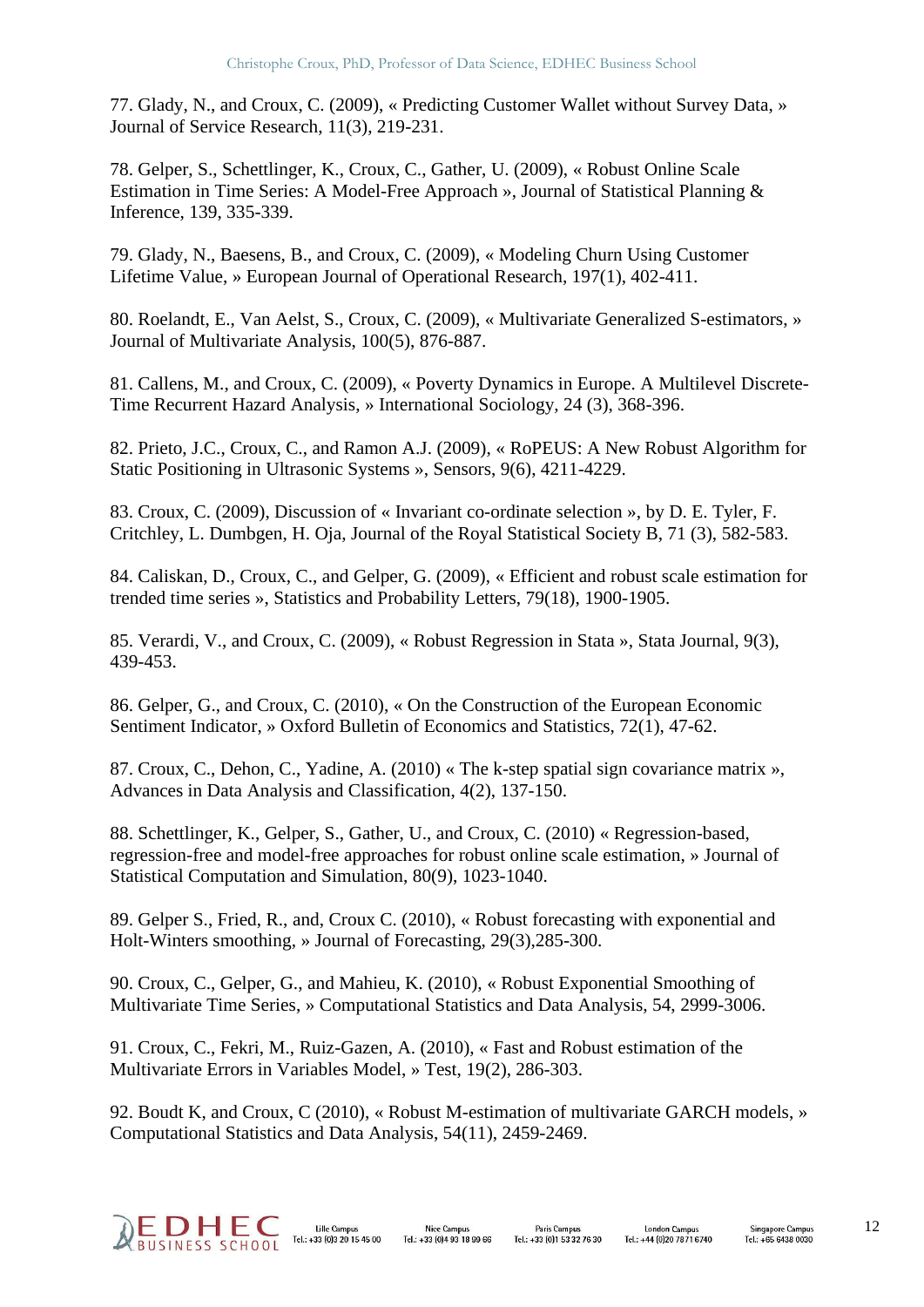93. Tharmaratnam, K., G. Claeskens, G., Croux, C., and Salibian-Barrera, M. (2010), « S-Estimation for Penalized Regression Splines, » Journal of Graphical and Computational Statistics, 19(3), 609-625.

94. Croux, C., and Dehon, C. (2010), « Inuence functions of the Spearman and Kendall correlation measures », Statistical Methods and Applications, 19(4), 497-515.

95. Boudt K., Croux C. and Laurent S. (2011), « Robust estimation of intraweek periodicity in volatility and jump detection », Journal of Empirical Finance, 18, 353-367.

96. Boudt K, Caliskan, D., and Croux C. (2011). « Robust explicit estimators for Weibull parameters », Metrika, 73(2), 187-209.

97. Croux, C., Dehon, C., Yadine, A. (2011) « On the Optimality of Multivariate Sestimators », Scandinavian Journal of Statistics, 38(2), 332-341.

98. Croux, C., Gelper, S., Mahieu, K. (2011), « Robust control charts for time series data », Expert Systems with Applications, 38(11), 13810-13815.

99. Boudt K., Croux, C., and Laurent, S. (2011), « Outlyingness weighted covariation, » Journal of Financial Econometrics, 9(4), 657-684.

100. Verniers, I., Stremersch, S., and Croux, C. (2011), « The Global Entry of New Pharmaceuticals: A Joint Investigation of Launch Window and Price », International Journal of Research in Marketing, 28(4), 295-308.

101. Boudt, K., Cornelissen, J. and Croux, C. (2012), « The Gaussian rank correlation estimator: robustness properties », Statistics and Computing, 22, 471-483.

102. Lemmens, A., Croux, C. and Stremersch, C. (2012), « Dynamics in International Market Segmentation of New Product Growth, » International Journal of Research in Marketing,29(1), 81-92.

103. Croux, C., Gijbels, I., and Prosdocimi, I. (2012), « Robust estimation of mean and dispersion functions in Extended Generalized Addictive models, » Biometrics, 68, 31-44.

104. Boudt, K., Cornelissen, J. and Croux, C. (2012), « Jump robust daily covariance estimation by disentangling variance and correlation components, » rst issue of the Annals of Computational and Financial Econometrics, Computational Statistics and Data Analysis, 65, 2993-3005.

105. Fritz, H., Filzmoser, P., and Croux, C. (2012), « A comparison of algorithms for the multivariate L1-median, » Computational Statistics, 27(3),393-410.

106. Croux, C., Haesbroeck, G., and Ruwet, C. (2013) Robust estimation for ordinal regression Journal of Statistical Planning and Inference, « Journal of Statistical Planning and Inference, 143(9), 1486-1499.

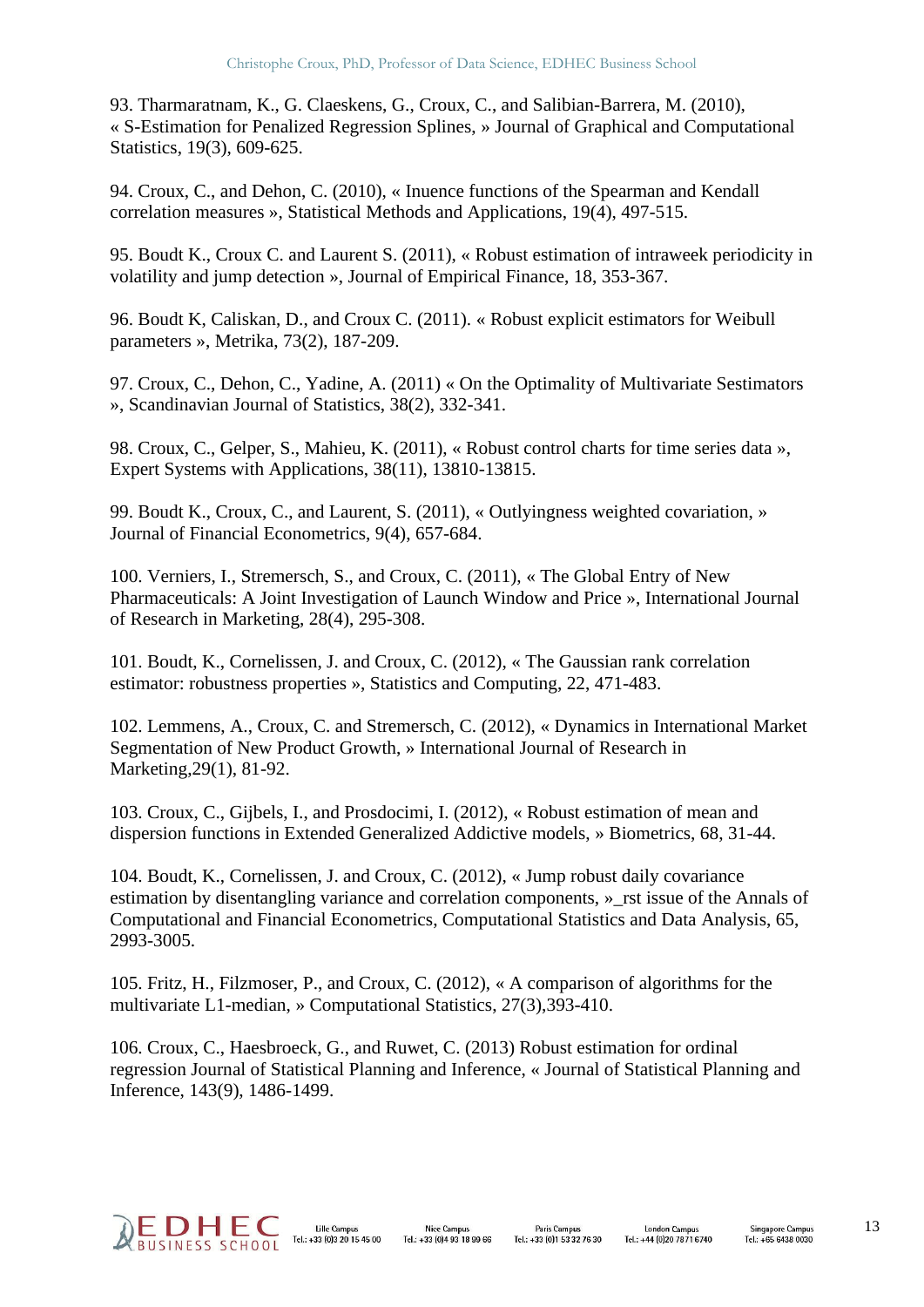107. Boudt, K., Cornelissen, J. and Croux, C. (2013), « The impact of a sustainability constraint on the mean-tracking error Efficient frontier, » Economics Letters, 119(3), 255- 260.

108. Alfons, A., Croux, C., and Gelper, S. (2013), « Sparse least trimmed squares regression for analyzing high-dimensional large data sets », Annals of Applied Statistics, 7(1), 226-248.

109. Croux, C., Filzmoser, P., and Fritz, H. (2013), « Robust sparse principal component analysis, » Technometrics, 55(2), 202-214.

110. Croux, C., and Reusens, P. (2013), « Do stock prices contain predictive power for the future economic activity? A Granger causality analysis in the frequency domain', Journal of Macroeconomics, 35, 93 - 103.

111. Croux, C., Ronchetti, E., Salibian-Barrera, M, Van Aelst, S. (2013), « Special Issue on robust analysis of complex data, » Computational Statistics and Data Analysis, 65, 1-3.

112. Frison S., Dekimpe M., Croux C., and De Maeyer P. (2014), « Billboard and cinema advertising: missed opportunity or spoiled arms? » International Journal of Research in Marketing, 31(4), 425-433.

113. Glady N., Lemmens A., and Croux C. (2015), « Unveiling the relationship between the transaction timing, spending and dropout behavior of customers » International Journal of Research in Marketing, 32(1), 78-93.

114. Oellerer V., and Croux C. (2015), « Comments on: Robust estimation of multivariate location and scatter in the presence of cellwise and casewise contamination », Test, 24(3), 462-466.

115. Oellerer V., Croux C., and Alfons A. (2015), « The inuence function of penalized regression estimators », Statistics, 49(4), 741-765.

116. Alfons, A., Croux, C., and Gelper, S. (2015), « Robust groupwise least angle regression, » Computational Statistics and Data Analysis, 93, 421-435.

117. Wilms, I., and Croux, C. (2015), « Sparse canonical correlation analysis from a predictive point of view », Biometrical Journal, 57(5), 834-851.

118. Hoffmann, I., Serneels, S., Filzmoser, P., and Croux, C. (2015), « Sparse partial robust M regression », Chemometrics and Intelligent Laboratory Systems, 149, 50-59.

119. Gelper, S. and Wilms, I. and Croux, C. (2016), « Identifying Demand Effects in a Large Network of Product Categories », Journal of Retailing, 92 (1), 25-39.

120. Oellerer V., Alfons A., and Croux C. (2016), « The shooting S-estimator for robust regression », Computational Statistics, 31(3), 829-844.

121. Wilms, I., Gelper, S. and Croux, C. (2016), « The predictive power of the business and bank sentiment of firms: A high-dimensional Granger Causality approach », European Journal of Operational Research, 254(1), 138-147.

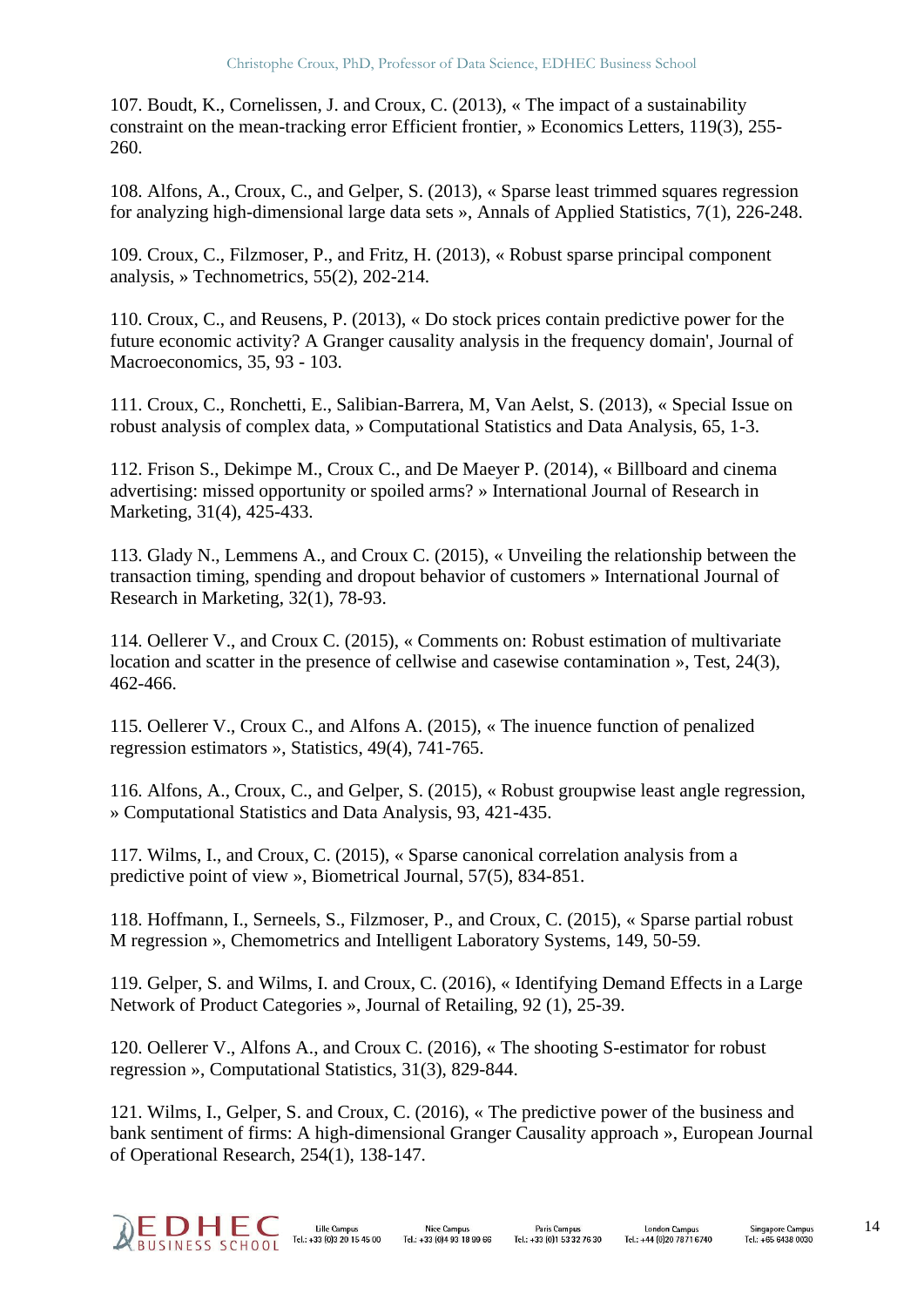122. Croux, C., Wilms, I. (2016), Discussion of 'Asymptotic theory of outlier detection algorithms for linear time series regression models', Scandinavian Journal of Statistics, 43(2), 353-356.

123. Alfons A, Croux C, Filzmoser P. (2017), « Robust maximum association estimators », Journal of the American Statistical Association, 112(517), 426--445.

124. Alfons A, Croux C, Filzmoser P. (2016), « Robust Maximum Association Between Data Sets: The R Package ccaPP », Austrian Journal of Statistics, 45(1), 71-79.

125. Wilms, I. and Croux, C. (2016), « Forecasting using sparse cointegration », International Journal of Forecasting, 32(4), 1256-1267.

126. Croux, C., Garcia-Escudero, L.A., Gordaliza, A., Ruwet, C., and San Martin, R. (2017), « Robust PCA based on Trimming », Statistica Sinica, 27(3), 1437-1459.

127. Wilms, I., and Croux, C. (2016), « Robust sparse canonical correlation analysis », BMC Systems Biology, 10(72), 1-13.

128. Barbaglia, L., Wilms, I., and Croux, C. (2016), « Commodity Dynamics: A Sparse Multi-class Approach Energy Economics », Energy Economics, 60, 62-72.

129. Matilainen M., Croux C., Nordhausen K., and Oja H. (2017), « Supervised dimension reduction for multivariate time series», Econometrics and Statistics, 4, 57-69.

130. Mueller S., Boente G., Croux C., Romo J., and Van Aelst S. (2017), « 2nd special issue on robust analysis of complex data», Computational Statistics & Data Analysis, 113, 395-397.

131. Reusens, P., and Croux, C. (2017), «Detecting time variation in the price puzzle: a less informative prior choice for time varying parameter VAR models », Studies in Nonlinear Dynamics and Econometrics, 21(4), 1-18.

132. Reusens, P., and Croux, C. (2017), «Sovereign credit rating determinants: a comparison before and after the European debt crisis», Journal of Banking and Finance, 77, 108-121.

133. Reusens P., Croux C. (2018), «Linearly transforming variables in the VAR model, how does it change the impulse response», Journal of Econometric Methods, 7 (1), Art.No. 20150015.

134. Wilms I., and Croux C. (2018), «An algorithm for the multivariate group lasso with covariance estimation», Journal of Applied Statistics, 45(4), 668-681.

135. Wilms I., Barbaglia L., and Croux C. (2018), «Multi-class vector autoregressive models for multi-store sales data», Journal of the Royal Statistical Society: Series C (Applied Statistics), 67(2), 435-452.

136. Croux, C. (2018), Discussion of 'The power of monitoring: how to make the most of a contaminated multivariate sample' by Andrea Cerioli, Marco Riani, Anthony C. Atkinson and Aldo Corbellini, Statistical Methods and Applications, 27(4), 621-623.



**Lille Campus Nice Campus** Tel.: +33 (0)3 20 15 45 00  $\text{Tel} : +33 \overline{)014}93 \overline{)18}9966$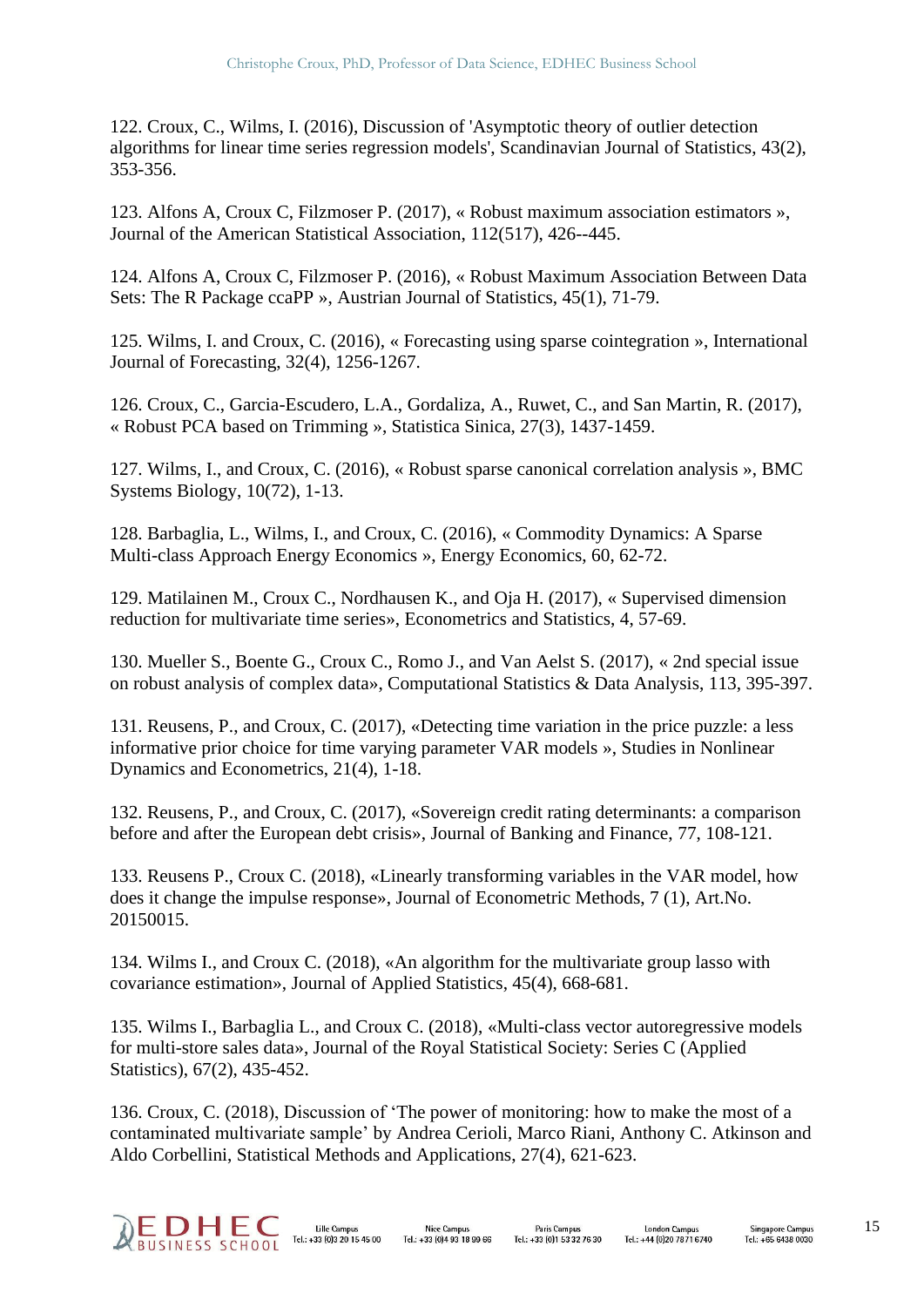137. Crevits R., and Croux C. (2019), «Robust estimation of linear state space models», Communications in Statistics - Simulation and Computation, 48(6), 1694-1705.

138. Matilainen, M., Croux, C., Nordhausen, K., and Oja, H. (2019), «Sliced average variance estimation for multivariate time series», Statistics, 53(3), 630-655.

#### Publications in books and refereed proceeding volumes

1. Croux, C., and Rousseeuw, P.J. (1992), « Time-Efficient Algorithms for two Highly Robust Estimators of Scale, » in Computational Statistics, Volume 1, Eds. Y. Dodge and J. Whittaker, Heidelberg: Physika-verlag, 411-428.

2. Rousseeuw, P.J., and Croux, C. (1992), « Explicit Scale Estimators with High Breakdown Point, » in L1-Statistical Analysis and Related Methods, Ed. Y. Dodge, Amsterdam: North-Holland, 77-92.

3. Croux C., and P.J. Rousseeuw (1994), « High Breakdown Regression by Minimization of a Scale Estimator, » in Compstat: Proceedings in Computational Statistics, Eds. R. Dutter and W. Grossmann, Heidelberg: Physica-Verlag. 245-250.

4. Croux, C. and Ruiz-Gazen, A. (1996), « A Fast Algorithm for Robust Principal Components based on Projection Pursuit, » in Compstat: Proceedings in Computational Statistics, Ed. A. Prat, Heidelberg: Physica-Verlag, 211-217.

5. Croux, C., and Filzmoser, P. (1998), « Robust Fitting of Factor Models for Two-way Tables, » in Compstat: Proceedings in Computational Statistics, Eds. R. Payne and P. Green, Heidelberg: Springer Verlag, 245-250.

6. Croux, C., and Filzmoser, P. (1998), « A Robust Biplot Representation of Two-way Tables, » in Advances in Data Science and Classi\_cation, Eds. A. Rizzi, M. Vichi and H. Bock, Berlin: Springer-Verlag, 355-361.

7. Croux C., and Haesbroeck, G. (1999), « Empirical Inuence Functions for Robust Principal Components, » 1999 Proceedings of the Statistical Computing Section on of the American Statistical Association, 201-206.

8. Filzmoser, F., Dehon, C., and Croux, C. (2000), « Outlier Resistant Estimators for Canonical Correlation Analysis, » in Compstat 2002: Proceedings in Computational Statistics, Eds. J.G. Bethlehem and P.G.M. van de Heijden, Heidelberg, Physica Verlag, 301-307.

9. Pison, G., Rousseeuw, P.J., Filzmoser, P., and Croux, C. (2000), « A Robust Version of Principal Factor Analysis, » in Compstat: Proceedings in Computational Statistics, Eds. J.G. Bethlehem and P.G.M. van de Heijden, Heidelberg, Physica Verlag, 385-390.

10. Croux, C., and Wasmer, E. (2000) « Analyse de Données Spatiales du Marché du Travail. Application aux 260 communes wallonnes, » in Les conditions de la croissance régionale, Vol 1: Dualisme et institutions du march\_e du travail, Charleroi, CIFoP, 171-190.

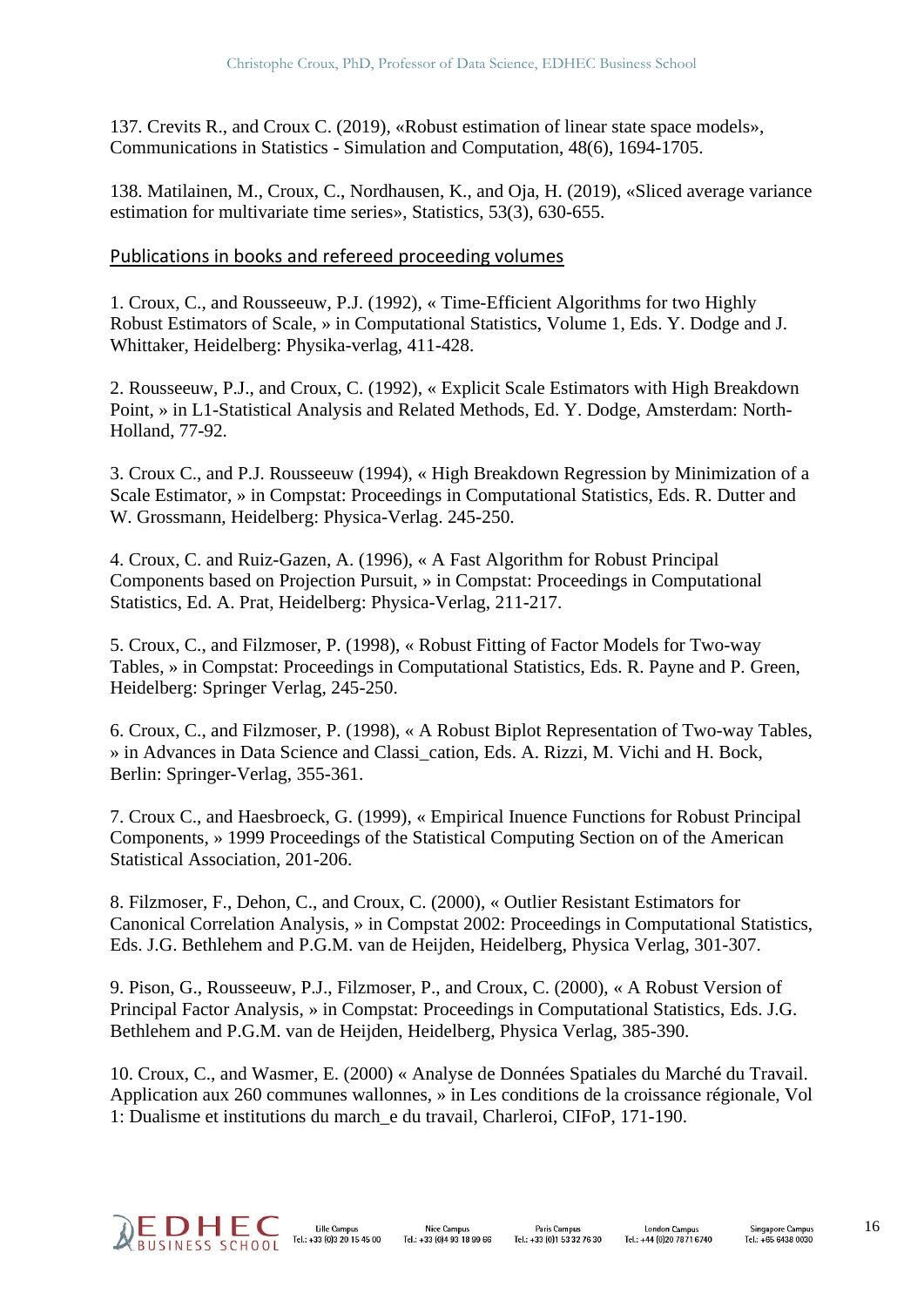11. Dehon, C., Filzmoser, P., and Croux, C. (2000) « Robust Methods for Canonical Correlation Analysis, » Data Analysis, Classi\_cation, and Related Methods, Eds. H.A.L. Kiers, J.P. Rasson, P.J.F. Groenen, M. Schrader, Berlin: Springer-Verlag, 321-326.

12. Croux, C., Ollila, E., and Hannu, O. (2002), « Sign and Rank Covariance Matrices: Statistical Properties and Application to Principal Components Analysis, » Statistical Data Analysis Based on the L1 Norm and Related Methods, Ed. Y. Dodge, Basel: Birkhauser, 257- 271.

13. Dehon, C., and Croux, C. (2002), »Statistical Inference for a Robust Measure of Multiple Correlation, » in Compstat: Proceedings in Computational Statistics, Eds. W. H• ardle and B. R• onz, Heidelberg: Physika-Verlag, 557-562.

14. Filzmoser, F., and Croux, C. (2002), « A Projection Algorithm for Regression with Collinearity, » in Classi\_cation, Clustering, and Data Analysis , Eds. K. Jajuga, A. Sokolowski, and H.-H. Bock, Berlin: Springer-Verlag, 227-234.

15. Serneels, S., Croux, C., Filzmoser, P. and Van Espen, P.J. (2003), « Régression PLS base sur des projections R\_ev\_elatrices » in Chimiom\_etrie 2003, Soci\_et\_e de Chimie Industrielle, Paris, 48-53.

16. Joossens K., and Croux, C. (2004), « Empirical comparison of the classification performance of robust linear and quadratic discriminant analysis », Theory and Applications of Recent Robust Methods, Eds. M. Hubert, G. Pison, A. Struyf and S. Van Aelst, Basel: Birkhauser, 131-140.

17. Oliveira, M.R., Branco, J.A., Croux, C., Filzmoser, P. (2004), « Robust Redundancy Analysis by Alternating regressions, » Theory and Applications of Recent Robust Methods, eds. M. Hubert, G. Pison, A. Struyf and S. Van Aelst, Basel: Birkhauser, 235-246.

18. Croux, C., Joossens, K. and Lemmens, A. (2004), « Bagging a Stacked Classiffier », in Compstat 2004: Proceedings in Computational Statistics, Ed. J. Antoch, Heidelberg, Physica-Verlag, p. 839-846.

19. Croux, C. (2005), « Les coefficients d' association et les tests d'indépendance pour des variables qualitatives », in Modèles statistiques pour données qualitatives, Eds. J.J. Droesbeke, M. Lejeune and G. Sapporta, Paris: Technip, pp 17- 36.

20. Croux, C. (2005), « Les modèles log-linéaires », in Modèles statistiques pour données qualitatives, Eds. J.J. Droesbeke, M. Lejeune and G. Sapporta, Paris: Technip, pp 37-69.

21. Croux C., and Haesbroeck G. (2005), « Regression Logistique Robuste » in Modèles statistiques pour données qualitatives, Eds. J.J. Droesbeke, M. Lejeune and G. Sapporta, Paris: Technip, pp 153-170.

22. Filzmoser, P., Joossens, K., and Croux, C. (2006), « Multiple group linear discriminant analysis: robustness and error rate » in COMPSTAT 2006 - Proceedings in Computational Statistics, Eds. A. Rizzi and M. Vichi, pp. 521-532, Heidelberg: Physica-Verlag

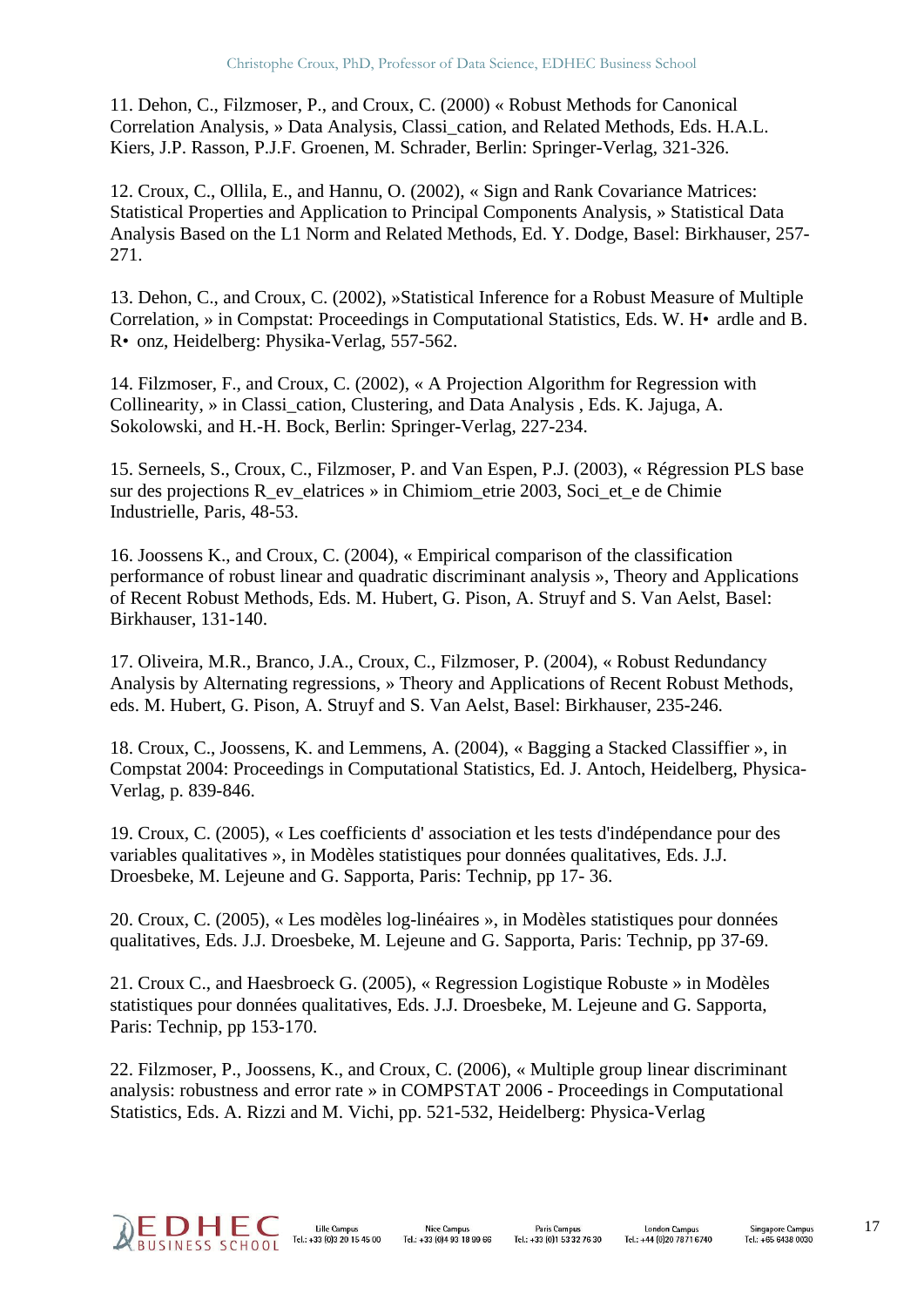23. Filzmoser, P., Serneels, S., Croux, C., and Van Espen, P.J. (2006), « Robust multivariate methods: the projection pursuit approach, » in From Data and Information Analysis to Knowledge Engineering, Eds. M. Spiliopoulou, R. Kruse, C. Borgelt, A. Nrnberger, and W. Gaul, pp. 270-277, Berlin: Springer Verlag.

24. Serneels, S., Croux, C., Filzmoser, P., and Van Espen, P.J. (2006), « The partial robust M approach » in From Data and Information Analysis to Knowledge Engineering, Eds. M. Spiliopoulou, R. Kruse, C. Borgelt, A. Nurnberger, and W. Gaul, pp. 230-237, Berlin: Springer Verlag.

25. Gelper, S. and Croux, C. (2006), « Out-of-sample Decomposition of a Granger Causality Measure », in COMPSTAT 2006 - Proceedings in Computational Statistics, Eds. A. Rizzi and M. Vichi, pp. CD 1155-1162, Heidelberg: Physica-Verlag.

26. Croux C, Joossens, K (2008), « Robust estimation of the vector autoregressive model by a least trimmed squares procedure », in COMPSTAT 2006 - Proceedings in Computational Statistics, Ed. P. Brito, pp 489-501, Heidelberg: Phyisica Verlag.

27. Croux, C., and Dehon, C. (2013), « Robust estimation of location and scale », Encyclopedia of Environmetrics, A.-H. El-Shaarawi and W.Piegorsch (eds), John Wiley & Sons Ltd: Chichester, UK.

28. Hyon-Jung, K., Ollila, E., Koivunen, V., and Croux, C. (2013), « Robust and Sparse Estimation of Tensor Decomposition », 1st IEEE Global Conference on Signal and Information Processing (GlobalSIP'13), Austin, USA, pp 965-968.

29. Croux, C., Dehon, C., and Ruiz-Gazen, A. (2015), « Mesures de Robustesse », in Méthodes Robustes en Statistiques, Eds. J.J. Droesbeke, G. Sapporta, and C. Thomas-Agnan, Paris: Technip, pp 17-42.

30. Croux, C., and Haesbroeck, G. (2015), « Analyse Multivariée », in Méthodes Robustes en Statistiques, Eds. J.J. Droesbeke, G. Sapporta, and C. Thomas-Agnan, Paris: Technip, pp 43- 62.

31. Oellerer V., and Croux C. (2015), « Robust high-dimensional precision matrix estimation », in Modern Nonparametric, Robust and Multivariate Methods Eds. K. Nordhausen, and S. Taskinen, Springer, pp 325350.

32. Croux C, and Oellerer V. (2016), « Robust and Sparse Estimation of the Inverse Covariance Matrix Using Rank Correlation Measures », in Recent Advances in Robust Statistics: Theory and Applications Eds. C. Agostinelli, A. Basu, P. Filzmoser, D. Mukherjee, Springer, pp 35-55.

#### **PRESENTATIONS AT SCIENTIFIC MEETINGS**

1. Croux, C., and Rousseeuw, P.J. (1992), « Estimateurs d'Echelle Robustes et Simples, » XXIV Journées de Statistique, Brussels (Belgium), 18-22 May, Conference Volume p. 142- 144.



Lille Campus **Nice Campus** Tel.: +33 (0)3 20 15 45 00  $\text{Tel} \div 33$  (0) 4 93 18 99 66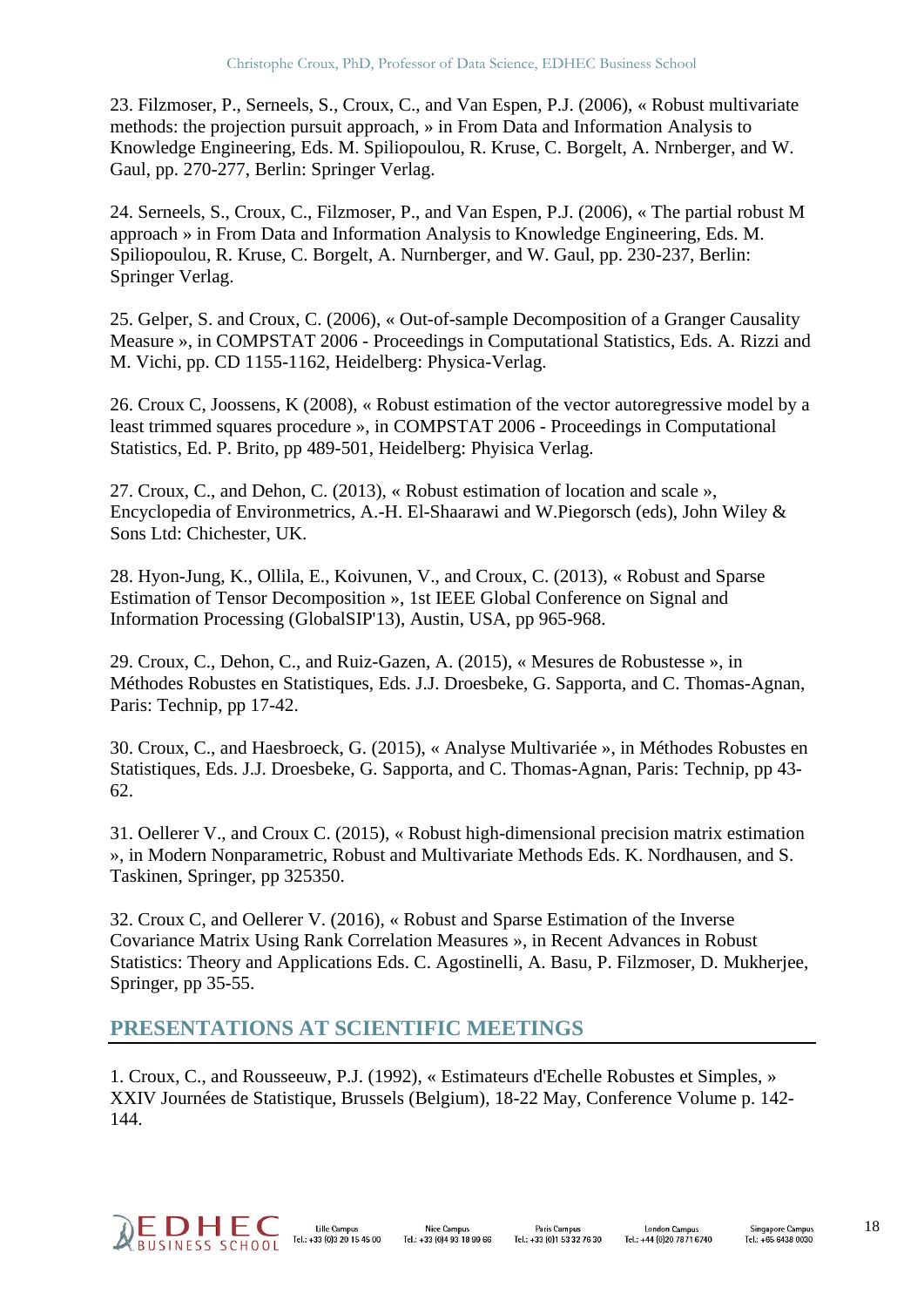2. Croux, C., and Rousseeuw, P.J. (1992), « Time-Efficient Algorithms for two Highly Robust Estimators of Scale, » COMPSTAT, 10th Symposioum on Computational Statistics, Neufchatel (Switzerland), 24-28 August.

3. Rousseeuw, P.J., and Croux, C. (1992), « Explicit Scale Estimators with High Breakdown Point, » Second International Conference on Statistical Data Analysis based on the L1-Norm and Related Methods, Neuch^atel (Switzerland), 17-20 August.

4. Croux, C. (1993), « Some Robust Regression Estimators, » Proceedings of the 8-th European Young Statisticians Meeting, Palanga (Lituania), 5-12 September, p. 28-32.

5. Croux, C. (1993), « High Breakdown Regression by Minimization of an Explicit Scale Estimator, » Annual Meeting of the Belgische Vereniging voor Statistiek, De Haan (Belgium), 1-2 October.

6. Croux C. (1993), « Highly Robust Estimators of Scale with Applications in Regression Analysis, » Study day on Robustness, Antwerp (Belgium), 10 December.

7. Croux C. (1994), « High Breakdown Regression by Minimization of an Explicit Scale Estimator, » seminar at the University of Lund (Sweden), 29 April.

8. Croux C. (1994), « Robust Methods for estimating and testing a multivariate location parameter, » seminar at the University of Limburg (Belgium), 25 May.

9. Croux C. (1994), « Efficient High-Breakdown M-Estimators of Scale, » Workshop on Robust Statistics, Data Analysis and Computer Intensive Methods, Bayreuth (Germany), 10- 12 June.

10. Croux C., and Rousseeuw, P.J. (1994), « Highly Robust Regression Methods Which Are Also Efficient, » 1994 meeting of the American Statistical Association, Toronto (Canada), 14- 18 August.

11. Croux C., and Rousseeuw, P.J. (1994), « High Breakdown Regression by Minimization of a Scale Estimator, » Compstat: 11th Symposium on Computational Statistics, Vienna (Austria), 22-26 August.

12. Croux C. (1994), « Regression Robuste: Methodology et Applications, » seminar at the University of Liege, 17 November.

13. Croux C. (1995), « Robust Methods for estimating and testing a multivariate location parameter, » seminar at the University of Brussels (Belgium), 31 March.

14. Croux C. (1995), « Régression Robuste: M\_ethodology et Applications, » Atelier de Statistique Appliquée at the University of Louvain (Belgium), 31 March.

15. Croux, C. (1995), « Multivariate Regressie: opgepast voor uitschieters! » Research Club Wetenschappen at the University of Antwerp (Belgium), 25 April.

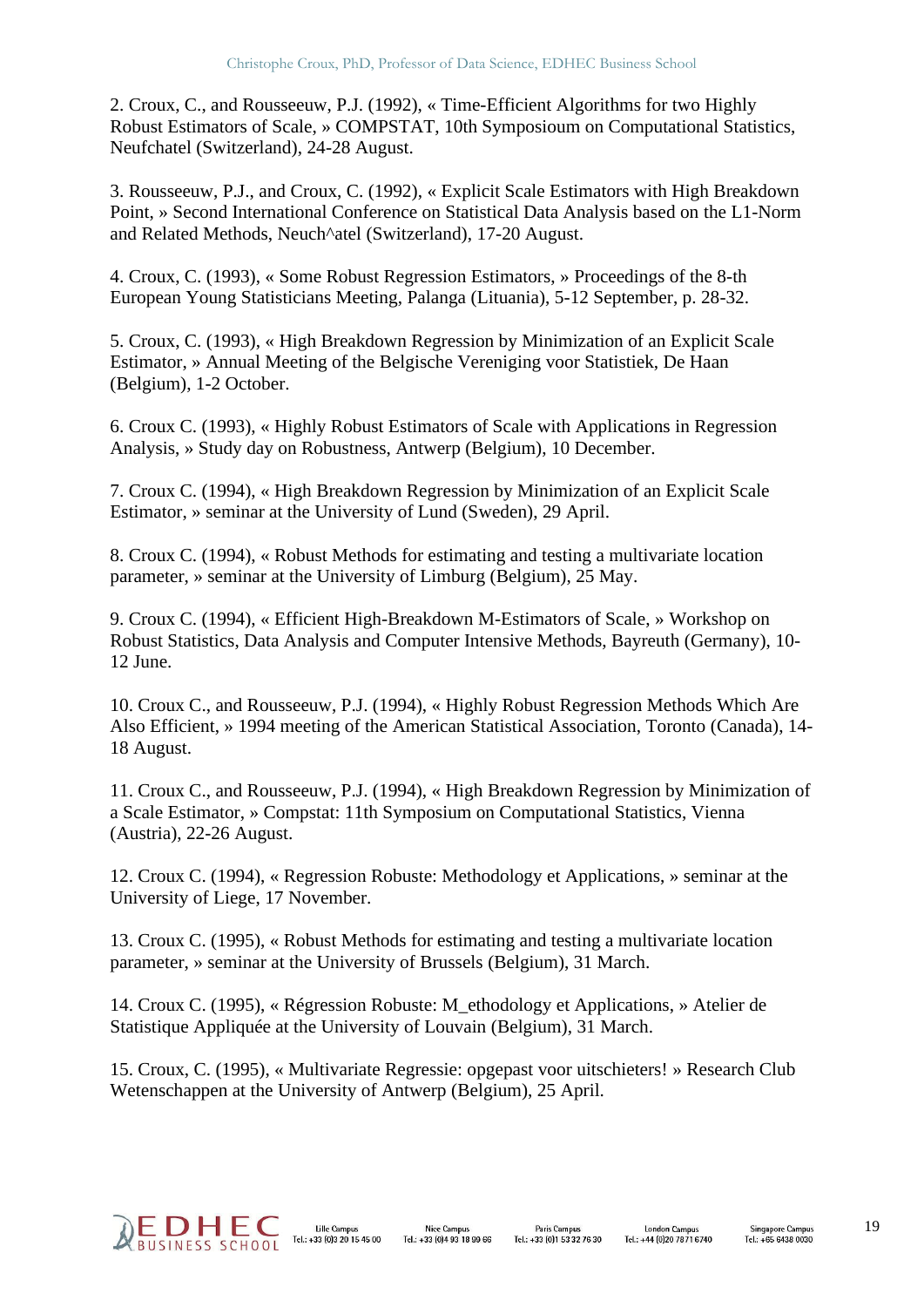16. Croux, C. (1995), « 1) Régression Robuste: Methodology et Applications; 2) Tests et estimateurs pour un paramètre de localisation multidimensionnelle, » seminars at the University of Toulouse, May.

17. Croux, C. (1995), « M\_ethodes robustes dans l'analyse des données multidimensionnelles, » ECARE-seminar, University of Brussels (ULB), June 7. 18. Croux, C. (1995) « Régression: combinaison de l'efficacité et de la robustesse, » III\_eme Journée non-paramétrique de Montpellier, 12 June.

19. Croux, C. (1995), « Méthodes robustes dans l'analyse des données multidimensionnelles, Contact Group National Science Foundation, University of Liège, 26 October.

20. Croux, C. (1995), « High breakdown versus e\_ciency for M-estimators of Scale, » Annual Meeting of the Belgian Statistical Society, Houthalen (Belgium), 13-14 October.

21. Croux, C. (1995), « Robust regression: combining efficiency and robustness », seminar at the University of Tilburg (Netherlands), 16 December.

22. Croux, C. (1996), « Minimum Volume Ellipsoids: how can they be useful? How to estimate and compute them? » seminar at the CEME, Université Libre de Bruxelles, 7 May.

23. Croux, C. (1996), « Projection Pursuit Based Robust Principal Components, » seminar at the ECARE, Université Libre de Bruxelles, 4 June.

24. Croux, C., and Ruiz-Gazen, A. (1996), « A Fast Algorithm for Robust Principal Components based on Projection Pursuit, » Compstat: 12th Symposium on Computational Statistics, Barcelona (Spain), 26-29 August.

25. Croux, C., (1998), discussant of the paper presented by F. Canova, « Testing for heterogeneities in the Cross Sectional Dimension of a Panel: a Predictive Density Approach. » New Approaches to the Study of Business Cycles, A CEPR Conference, Madrid, 30-31 January.

26. Croux, C., and Dehon, C. (1998), « A Robust Multiple Correlation CoEfficient » seminar at CORE, Université Catholique de Louvain, 11 February.

27. Croux, C., and Filzmoser, P. (1998), « Robust Fitting of Factor Models for Two-way Tables, » presented at XII Compstat conference of the International Association for Statistical Computing, Bristol (UK), 24-28 August.

28. Croux, C., Forni, M., and Reichlin, L. (1998), « A Measure of Comovement for Economic Indicators: Theory and Empirics, » Econometric Society European Meeting, Berlin, 29 August- 2 September.

29. Croux, C., Haesbroeck, G., and Ruiz-Gazen, A. (1999), « Robust Principal Component Estimators, » SFB 475 Conference: Complexity reduction in Multivariare Data Structures, Dortmund, 12-13 March.

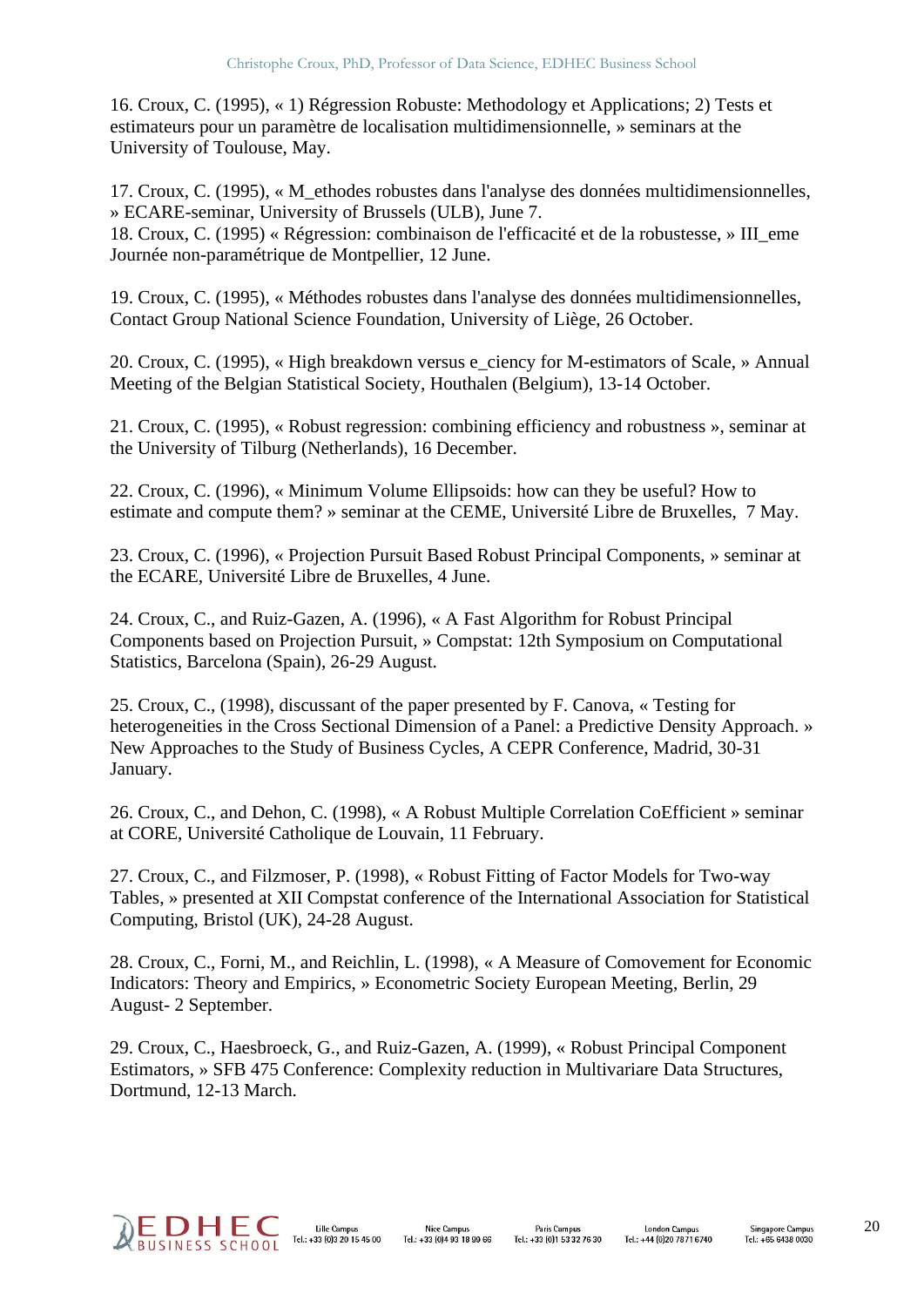30. Filzmoser, P., Croux, C., Pison, G., Rousseeuw, P. (1999), « Robust Factor Analysis based on Criss-cross regressions, » SFB 475 Conference: Complexity reduction in Multivariare Data Structures, Dortmund, 12-13 March.

31. Croux, C. (1999), discussant of the paper presented by Bernard Salani\_e « Breaking Down Female Non-Employment in France. » The Minimum Wage, A CEPR Workshop, Brussels, 30 April.

32. Croux, C. (1999), « Robust Principal Components, » seminar at the Institut f•ur Mathematische Stochastik, G•ottingen, 19 May.

33. Croux, C. (1999), « Recent Developments in Robust Statistics, » seminar at the Institut f•ur Statistik, Technische Universit•at Wien, 27 July.

34. Croux C. (1999), « Robust Principal Components Estimators, » 1999 Joint Statistical Meetings, Baltimore (USA), 8-12 August, Book of Abstracts p. 279.

35. Croux, C. (2000), « Robust Principal Components, » 46th Biometric Colloquium, Rostock (Germany), 20-23 March.

36. Croux, C. (2000), « Estimateurs Robustes pour les Compostantes Principales, » Séminaire Belgo-Marocain de statistique, Rabat (Maroc), 18 April.

37. Croux, C., and Haesbroeck, G. (2000), « Estimateurs Robustes pour les Composantes Principales, » XXXII Journées de Statistique, F\_es (Marocco), 15-19 May, Conference Volume p. 276-278.

38. Dehon, C., Filzmoser, P., and Croux, C. (2000) « Robust Methods for Canonical Correlation Analysis, » Seventh Conference of the International Federation of Classification Societies, Namur, 11-14 July.

39. Croux, C. (2000), « The Most Robust S-Estimator for Linear Discriminant Analysis, » First Brussels-Prague Statistics Seminar, Brussels, 8-9 September.

40. Croux, C., and Wasmer, E. (2000) « Analyse de Données Spatiales du Marché du Travail. Application aux 260 communes wallonnes, » quatorzi\_eme Congrès des Economistes Belges de Langue Française, Liège 13-14 Novembre.

41. Croux, C. (2000), « Using S-estimators for linear discriminant analysis, » seminar given at the Department of Mathematics, Instituto Superior Tcnico , Lisbon, 28 November.

42. Croux, C. (2000), « Robust principal components, » seminar given at the Department of Mathematics, Instituto Superior Tcnico , Lisbon, 29 November.

43. Croux, C. (2000), « Robust Discriminant Analysis using S-estimators, » seminar given at the University of Bayreuth, 21 December.

44. Croux, C. (2001), « Robust Principal Components, » seminar given at the ENSAI research instititue, Rennes, 7 February.



Lille Campus **Nice Campus** Tel.: +33 (0)3 20 15 45 00  $Tel + 33(0)493189966$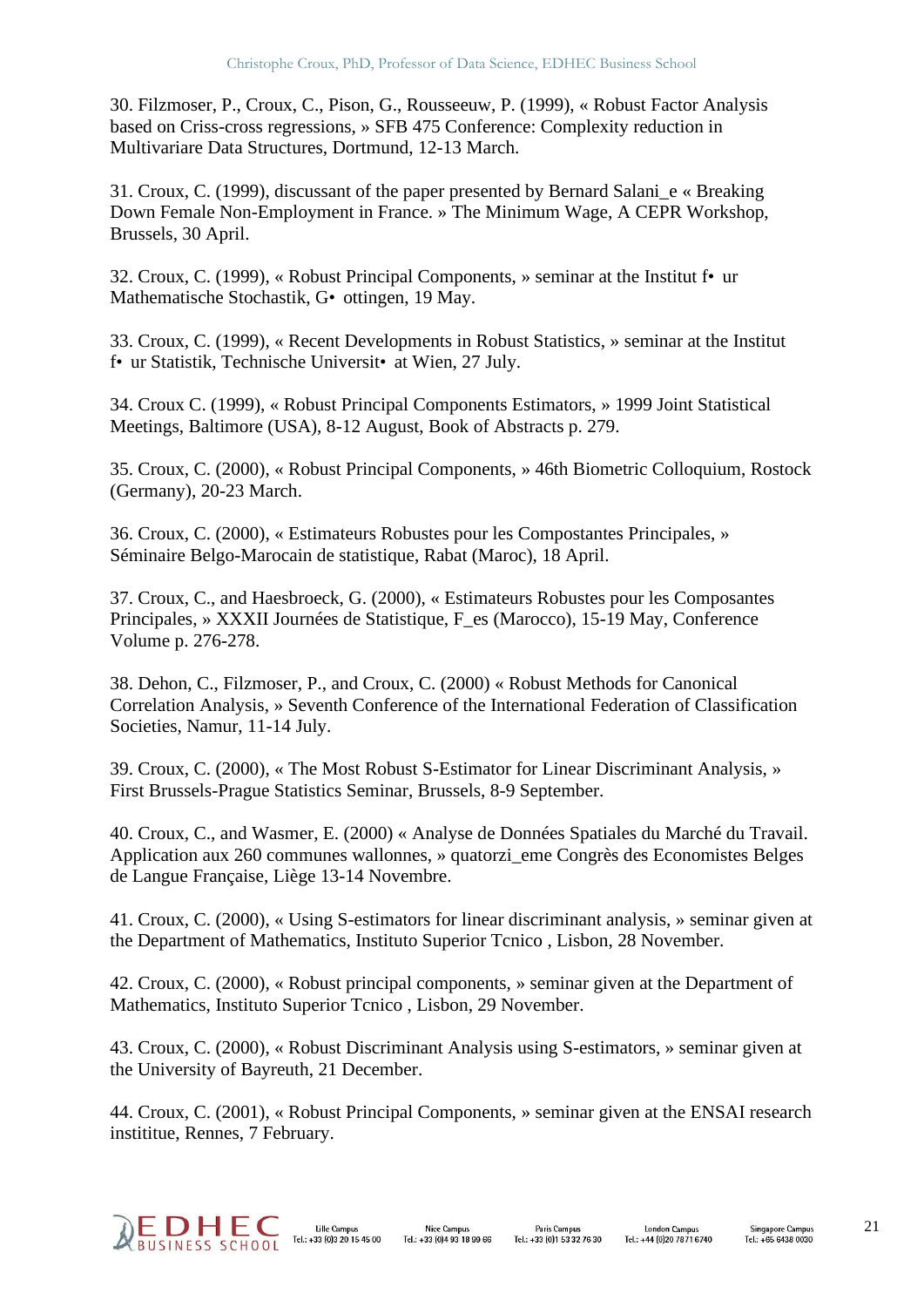45. Croux, C. (2001), « Robust Methods in Multivariate Analysis, » Department of Statistics, University of Jyvaskyla (Finland), 19 February.

46. Croux, C. (2001), « Robust Methods for Principal Components Analysis, » Department of Signal Processing, Technical University of Helsinki (Finland), 21 February.

47. Croux, C. (2001), « Robust Principal Components using Projection-Pursuit, » Workshop on non-parametric Statistics, University of Bern, 17-20 July. 48. Croux, C. (2001), « Projection-Pursuit based Robust Multivariate Statistics, » ICORS 2001, International Conference on Robust Statistics, Vorau (Austria), 23-27 July.

49. Croux, C. (2001), « Robust Principal Components using Projection-Pursuit, » The 53rd Session of the International Statistical Institute, Seoul (Korea), 22-29 August.

50. Croux, C. (2001), « Projection-Pursuit techniques for Multivariate Data Analysis, » Statistics Seminar, Université Catholique de Louvain, 19 October.

51. Croux, C. (2001), « A Robust R2 measure, » Econometrics Seminar, K.U. Leuven, 13 November.

52. Croux, C., and Haesbroeck, G. (2002), « On the Bianco-Yohai Estimator for High Breakdown Logistic Regression, » Second International Conference in Robust Statistics, Vancouver, 12-18 May.

53. Croux, C., E. Ollila, H. Oja (2002), « Covariance Matrix Estimation based on Spatial Signs, », 4th International Conference on Statistical Data Analysis based on the L1-norm and related Methods, Neuchatel, Switzerland, 4-9 August.

54. Croux, C. (2002), « Optimal multivariate S-estimators, » 24th European Meeting of Statisticians, Prague, 19-23 August.

55. Croux, C. (2002), « On M-type Estimators for Logistic Regression, » Second Prague-Brussels Statistics Seminar, Prague, 24 August.

56. Croux, C. (2002), « Covariance Matrix estimation based on Spatial Signs », Seminar at the department of mathematics, Liège, 15 November.

57. Croux, C., and Laine B. (2003), « Robust Subspace Estimation, » Third International Conference in Robust Statistics, Antwerp, 13-18 July.

58. Croux, C., and Joossens, K. (2003), « Diagnostics for Quadratic Discriminant Analysis, » Joint Statistial Meetings of the American Statistical Association, San Francisco, 3-7 August.

59. Croux, C., and Joossens, K. (2003), « Robust Diagnostics for Quadratic Discriminant Analysis, » Seminar at the Technical University Vienna, 15 September.

60. Croux, C. and Joossens, K. (2003), « Robust Linear and Quadratic Discriminant Analysis, » CLADAG 2003, meeting of the Italian Classi\_cation Society, 22-24 September.

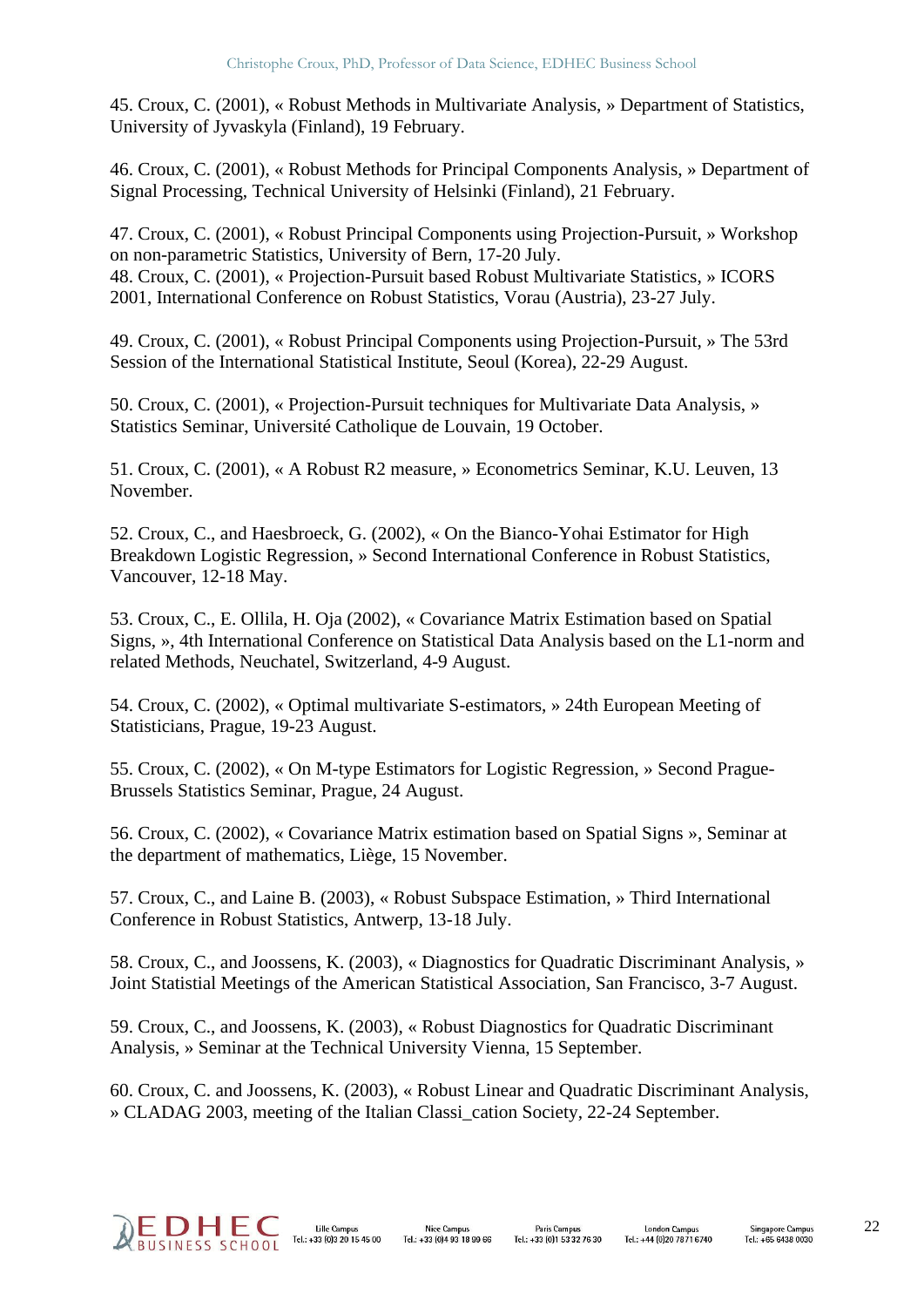61. Croux, C. (2003), « Robust Estimation of the Principal Components Subspace , » Seminar at Universite\_e Paul Sabatier, Toulouse, 3 November.

62. Croux, C. (2003), « Robust Estimation of the Principal Components Subspace, » Seminar at Dept. of Statistics, Michigan State University, 2 December.

63. Croux, C. (2004), « Discussion: Mathematical statistics for high dimension low sample size data, by S. Marron », Workshop on Robustness for High-dimensional Data, Vorau, 5-8 May.

64. Croux, C. (2004), « Robust Standard Errors for Robust Estimators, » seminar at the University of Dortmund, 27 May.

65. Croux, C. (2004), « Robust Principal Components Analysis and Singular Value Decomposition, » seminar at the BanInternational Research Center (Canada), 9 June.

66. Croux, C. (2004), « Robust Standard Errors for Robust Estimators, » seminar at the BanInternational Research Center (Canada), 17 June.

67. Croux, C. (2004), « Discussion: Computational Aspects of Robust Statistical Methods, » COMPSTAT 2004, 16th Symposium of the IASC, Prague, 23-27 August.

68. Croux, C. (2004), « Granger Causality Analysis for Business and Consumer Surveys, » 12th Annual Meeting of the Belgian Statistical Society, 8-9 October.

69. Croux, C. (2004), « Robust Standard Errors for Robust Estimators, » seminar at the University of Geneva, 10 December.

70. Croux, C. (2005), « Discussion: The PLS-Approach in Data Analysis, » 55th Session of the International Statistical Institute, Sidney, 5-12 April.

71. Croux, C. (2005), « Discussion: Asymptotics: applicable and non-applicable, by L. Davies », Francqui Foundation Workshop, Brussels, 12-13 May.

72. Croux, C. (2005), « Heteroscedastic and autocorrelation consistent estimators of standard errors in robust regression, » Workshop on Nonparametric Statistical Methods, University of Tampere, June 8-10.

73. Croux, C., Haesbroeck, G., and Joossens, K. (2005), « Inuence Analysis of Error Rates: Logistic Discrimination, » International Conference on Robust Statistics, Jyv• askyl• a (Finland) 12-17 June.

74. Croux, C. (2005), « A Robust Approach to Partial Least Squares, » 3rd World Conference on Computational Statistics & Data Analysis, Limassol, Cyprus, 28-31 October.

75. Croux, C. (2005), « Robust Discriminant Analysis: Error rate, Inuence Function, Eficiency, » Second Regional Meeting in Probability and Mathematical Statistics, Buenos Aires, 28-30 November.

76. Croux, C. (2005), « Granger Causality Analysis for Business and Consumer Surveys, » seminar at the University of Buenos Aires, 1 December.



**Lille Campus Nice Campus** Tel.: +33 (0)3 20 15 45 00  $Te1 : +33 (0)4.93.18.99.66$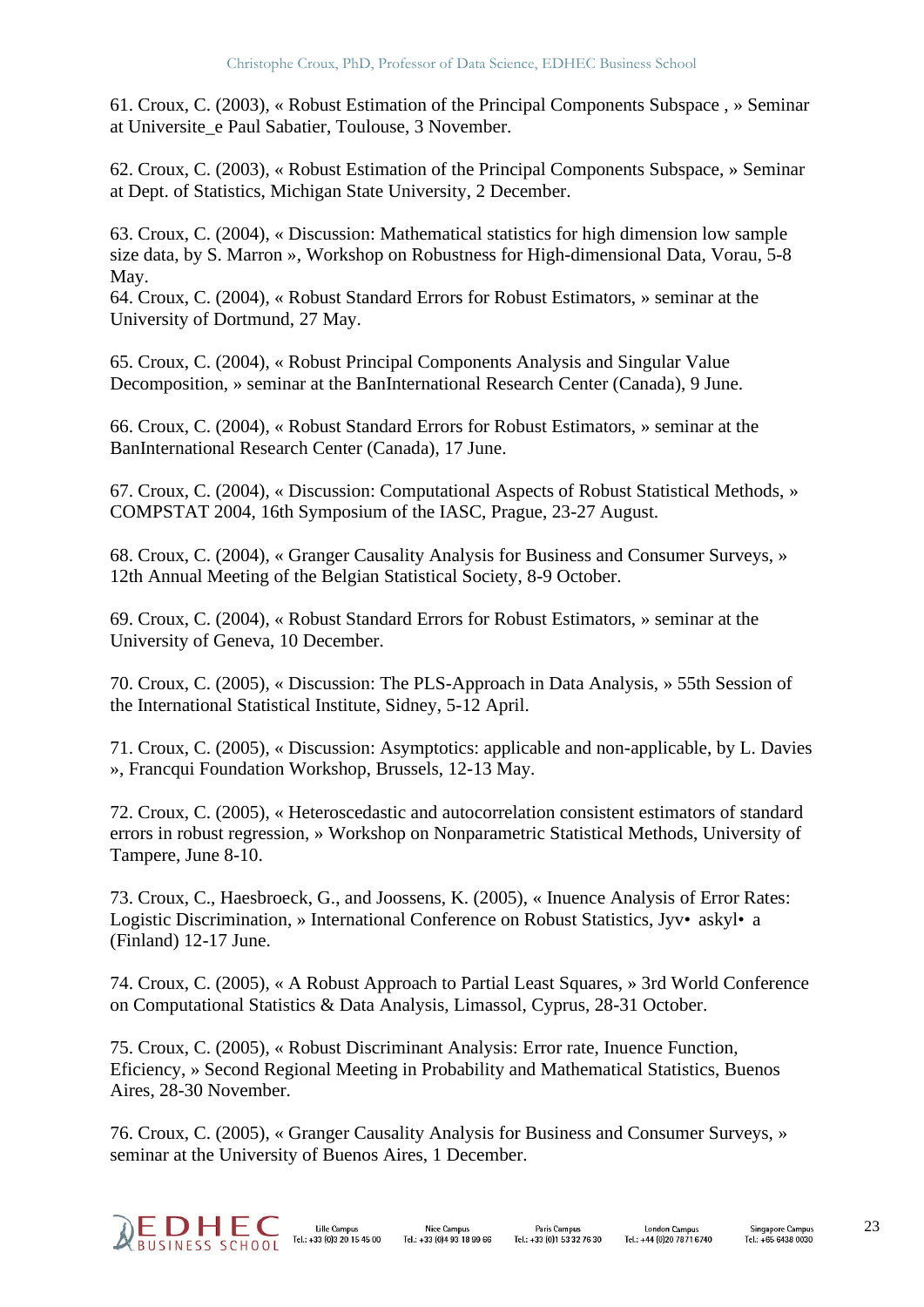77. Croux, C. (2006), « Granger Causality Analysis for Business and Consumer Surveys, » seminar at the ENSAI, Rennes, 20 January.

78. Croux, C. (2006), « Robust Discriminant Analysis: Inuence Functions and Classifcation Efficiencies, » ROBLCA workshop, Florence (Italy), 26 January.

79. Croux, C. (2006), « Granger Causality Analysis for Business and Consumer Surveys, » seminar at the University of Antwerp, 23 February.

80. Croux, C. (2006), « A Robust Estimator for the Vector Autoregressive Model, » Workshop on Robust methods for Power System State Estimation and Load Forecasting-State of the Art and Prospects, 29-30 May.

81. Croux, C. (2006), « Classification Efficiencies for Robust Discrimination, » 9th International Vilnius Conference on Probability Theory and Mathematical Statistics,, Vilnius, 25-30 June.

82. Croux, C. (2006), « Are Good leverage Points Good or Bad? », International Conference on Robust Statistics, Lisbon, 16-21 July.

83. Croux, C. (2006), « Robust subspace estimation based on trimmed squared loss, » seminar at the University of Valladolid, 2 October.

84. Croux, C. (2006), « Standard errors for MM-estimators in presence of heteroscedasticity and serial correlation, » Workshop on Robustness and Statistical Inference in Honor of Victor Yohai, Madrid, 4-5 October.

85. Croux, C. (2006), « Robust Standard Errors for Robust estimators, » seminar at the Université Libre de Bruxelles, 16 November.

86. Croux, C. (2006), « Robust Standard Errors for Robust estimators, » seminar at the Université of Lausanne, 7 December.

87. Croux, C. (2006), « Robust Discrimination: an inuence function approach, » Swiss Statistics Seminars, University of Bern, 8 December.

88. Croux, C. (2007), « Robust Standard Errors for Robust Regression Estimators, » seminar at the Erasmus Universiteit Rotterdam, 29 March.

89. Croux, C. (2007), « Robust Discrimination: an inuence function approach, « Joint VOC and BNVKI meeting on data mining, Utrecht, 27 April.

90. Croux, C., Lemmens, A., Dekimpe, M. (2007) « Testing for Granger Causality in the frequency domain, » International Workshop on Computational and Financial Econometrics, Geneva, April 20-22.

91. Croux, C. (2007), « Discussion: model selection for supervised learning, » 56th session of the International Statistical Institute, August 22-29.

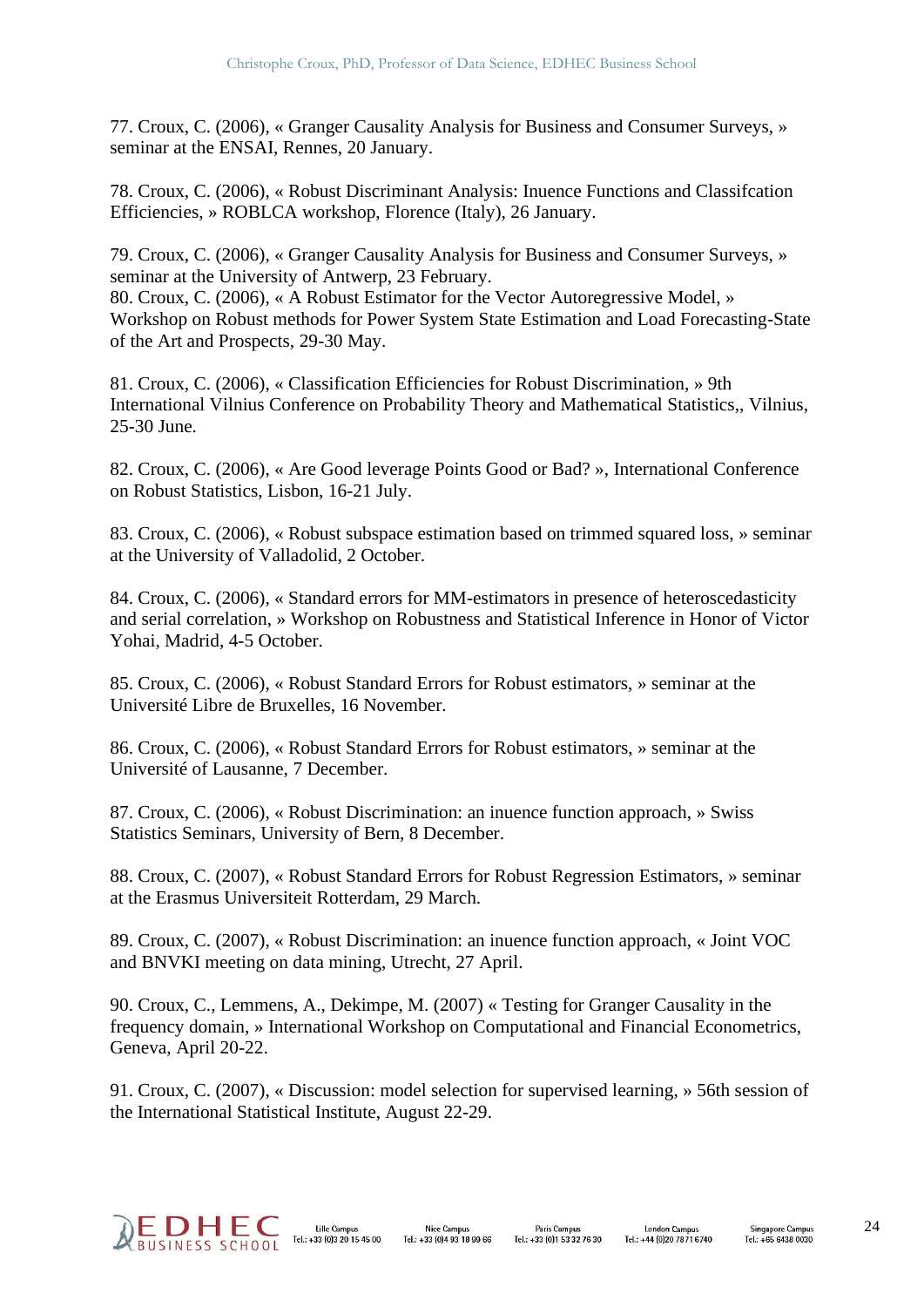92. Croux, C., Gelper, S., and Fried, R. (2007), « Robust Forecasting with Exponential and Holt-Winters Smoothing, » Workshop on nonparametric statistical inference, Hejnice, Czech Republic, September 1-6.

93. Croux, C., Gelper, S., and Fried, R. (2007), « Robust Forecasting with Exponential and Holt-Winters Smoothing, » International Conference on Robust Statistics, Buenos Aires, 17- 21 September.

94. Croux, C. (2007), « Robust Standard Errors for Robust Regression Estimators, » seminar at the University of Tilburg, October 24.

95. Croux, C. (2007), « Robust R-squared for MM-estimators, » International Workshop on Robust Statistics and R, Ban\_, Canada, October 28 - November 2.

96. Gelper, S., and Croux, C. (2007), « Robust forecasting with Holt-Winters smoothing, « Seminar at the Institut de Statistique, Université Catholique de Louvain, December 14.

97. Croux, C., and Gelper, S. (2008), « Robust online estimation of scale, » Seminar at the university of Neuch^atel, May 28.

98. Croux, C., and Gelper, S. (2008), « Variable selection for time series forecasting using the groupwise LARS algorithm, » 2nd International Workshop on Computational and Financial Econometrics (CFE'08), Neuch^atel, June 19-21.

99. Croux, C., and Boudt, K. (2008), « Robust estimation of multivariate GARCH models, » Second Brussels-Waseda Seminar on Time Series and Financial Statistics, Brussels, June 23- 24.

100. Croux, C., and Joossens, K. (2008), « Robust Estimation of the Vector Autoregressive Model by a Least Trimmed Squares procedure, » International Conference on Computational Statistics, Porto, August 24-29.

101. Croux, C., and Boudt, K. (2008), « Outlyingness weighted quadratic covariation, » International Conference on Robust Statistics, Antalya (Turkey), September 8 – 12

102. Croux, C., and Glady, N. (2008), « Predicting Customer Wallet without Survey data, » Marketing Winter Camp, K.U.Leuven, December 12.

103. Croux, C., and Glady, N. (2008), « Predicting Customer Wallet without Survey data, » Seminar at HEC Paris, January 29.

104. Croux, C. (2009), « Modeling Dependencies in Customer Lifetime Value with Copulas, Seminar at Tilburg University, February 3.

105. Croux, C. (2009), "Classification Efficiencies for Robust Discriminant Analysis", Seminar at Delft University, April 1.

106. Croux, C. (2009), « Maxbias Curves for Multivariate Regression Estimators, » Invited Speaker at the International Conference on Robust Statistics, Parma, June 14-19.

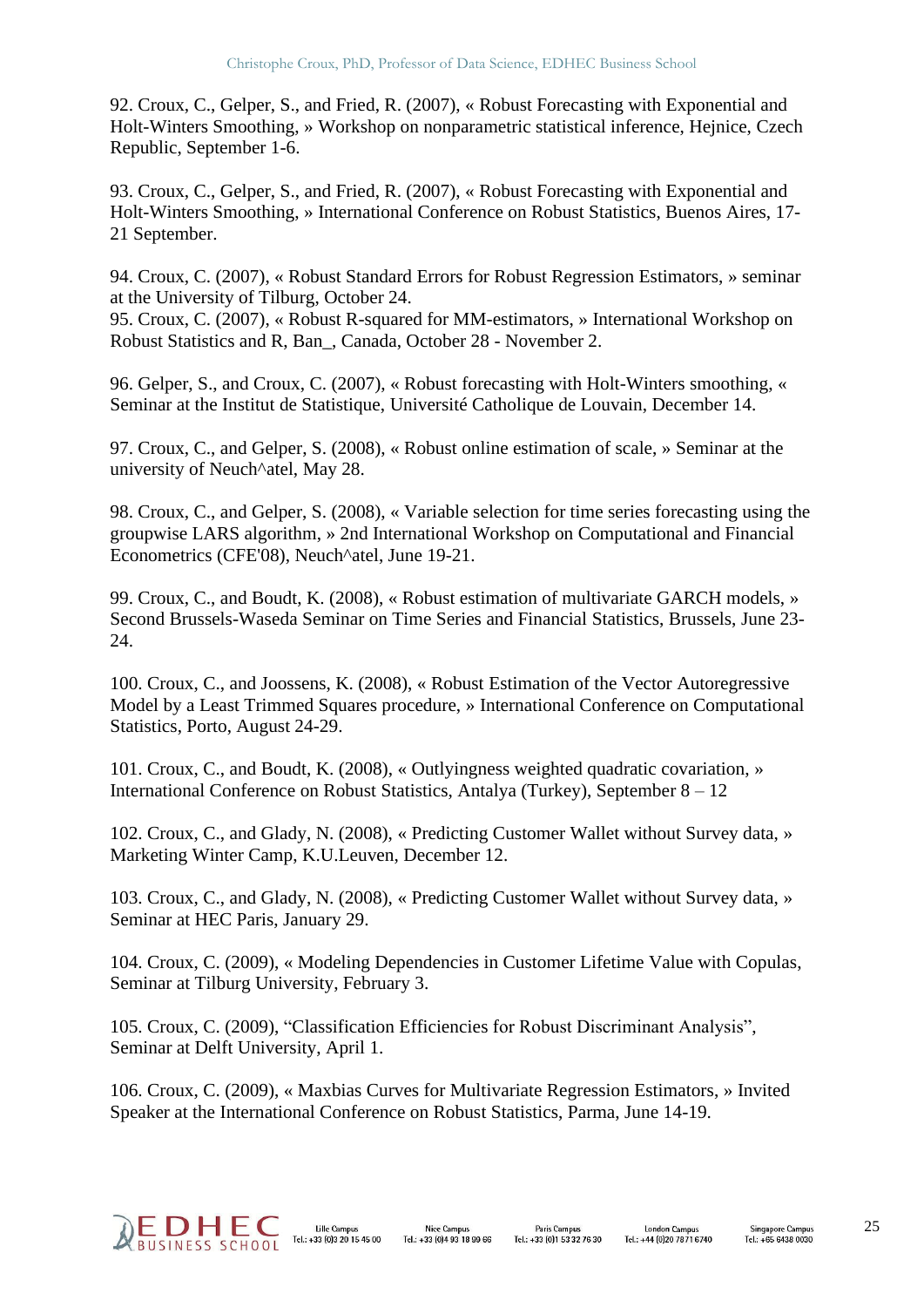107. Croux, C. (2009), Discussant of the session on « Robust Statistics, » at the « HECStatistics and Finance » conference, Paris, October 2.

108. Croux, C. (2009), Keynote speaker at the 3rd International Conference on Computational and Financial Econometrics (CFE'09), Limassol (Cyprus) October 29-31.

109. Croux, C., and Dehon, C. (2009), « Robustness properties of some nonparametric correlation measures « , invited speaker at the Nonparametric statistics and time series models, conference in honour of Prof. Marc Hallin, Academie Royale de Belgique,November 27-29.

110. Croux, C. (2010), « Robust multivariate scale estimation, » Seminar at Dortmund University, January 12.

111. Croux, C., Glady, N., and Lemmens, A. (2010), « Modeling Within- and Across Customer Association in Lifetime Value with Copulas, » Seminar at Essec Business School, Paris (France), January 15.

112. Croux, C., and Dehon, C. (2010), « Robustness properties of some nonparametric correlation measures, » Toulouse School of Economics, May 18.

113. Croux, C., and Dehon, C. (2010), « Robustness and efficiency of the Spearman and Kendall correlation measures, » 3rd International Conference of the ERCIM Working Group on Computing & Statistics (ERCIM 2010), » London, December 10-12.

114. Croux, C. (2011), « Sparse and Robust Covariance Matrix estimation, » Seminar at University of Geneva, April 8.

115. Croux, C. (2011), « Sparse and Robust Covariance Matrix estimation, » Seminar at the University of Lille, November 24.

116. Croux, C., and Gelper, S. (2011), « Time series least angle regression for selecting predictive economic sentiment series », 5th International Conference on Computational and Financial Econometrics (CFE 2011), » London, December 17-19.

117. Croux, C. (2011), « Robust Sparse Principal Component Analysis », Seminar at Erasmus University Rotterdam, December 13.

118. Croux, C. (2012), « Robust Sparse Principal Component Analysis », Workshop Robust Methods for Dependent Data, Witten (Germany), 26-29 February 2012.

119. Croux, C. (2012), « The Robust Maximum Correlation Estimator », Conference 20 Years ECARES, Brussels, 19 May 2012.

120. Croux, C. (2012), « Robust and sparse factor modelling », 32nd International Symposium on Forecasting, Boston, 24-27 June.

121. Croux, C. (2012), « Robust estimation of mean and dispersion functions in extended generalized additive models », First International Conference on Nonparametric Statistics, Chalkidiki, 15-19 June.

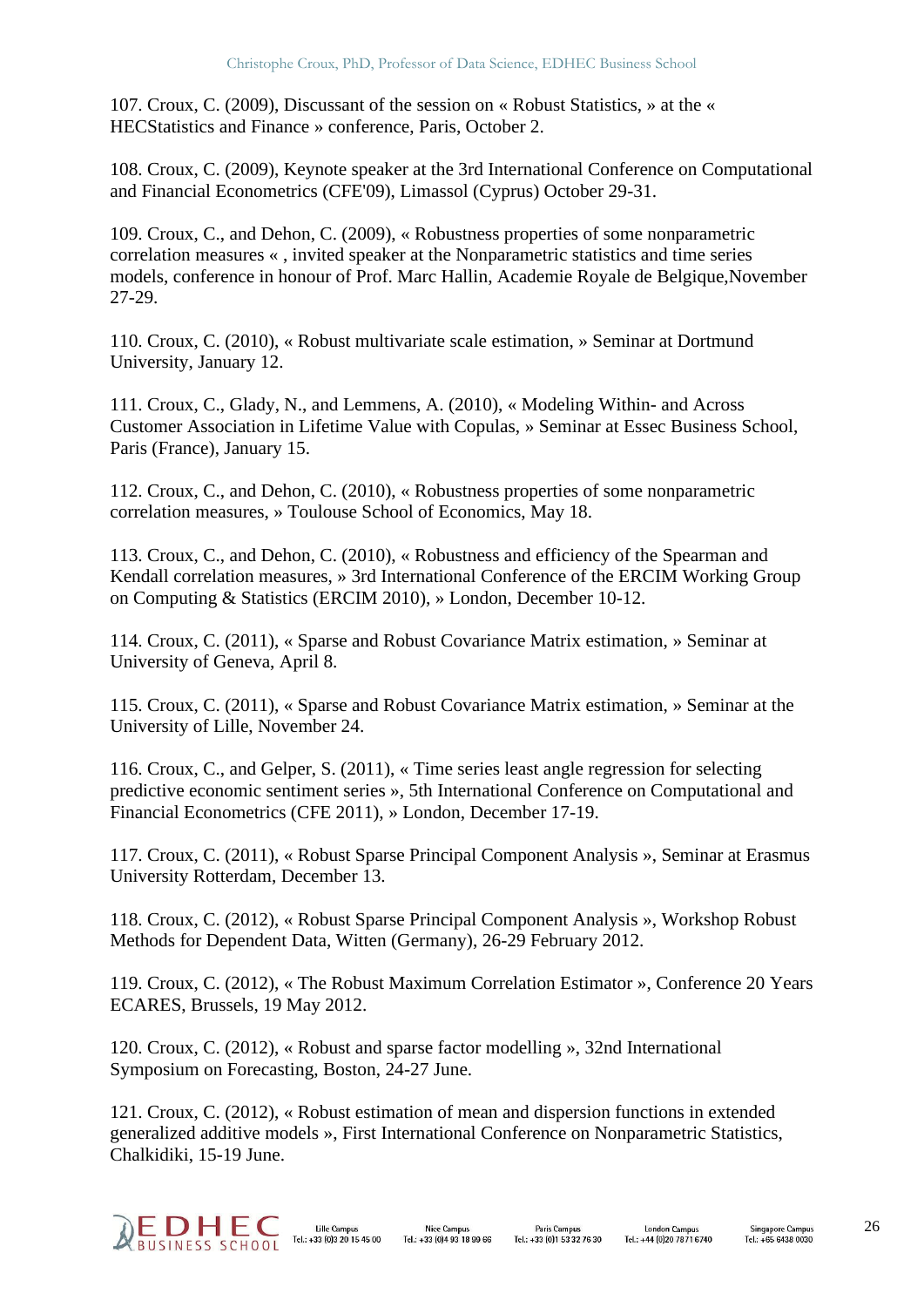122. Croux, C. (2012), « Robust regularized estimation in multivariate statistics » International Conference on Robust Statistics, Vermont, 5-10 August.

123. Croux, C. (2012), « Sparse estimation of Vector Autoregressive Models », 20th International Conference on Computational Statistics, Limassol, 27-31 August.

124. Croux, C. (2012), « Sparse estimation of Vector Autoregressive Models», Workshop on mondern nonparametric methods for time series, reliability, and optimization, Leuven, 10-12 September.

125. Croux, C. (2013), « Robust regularized estimation in multivariate statistics » MiniWorkshop on Robust Statistics, Helsinki, 20 June.

126. Croux, C. and C. Fuzz (2013) « New measures of competitiveness », 7th COMPNET Workshop, European central Bank, Frankfurt, 12-13 December.

127. Croux, C. (2013), « Robust regularized estimation in multivariate statistics, » Invited speaker at the 6th International Conference of the ERCIM Working Group on Computing & Statistics (ERCIM 2013), » London, December 14-16.

128. Croux, C. (2014) « Robust Sparse Canonical Correlation Analysis », Invited speaker at the 25th Nordic Conference in Mathematical Statistics, Turku (Finland), 2-6 June.

129. Croux, C. (2014) « Robust Sparse Canonical Correlation Analysis », International Conference on Robust Statistics, Halle-Wittenberg (Germany), 10-15 August.

130. Croux C. and Wilms, I. (2014) « Sparse cointegration analysis in high dimensions » LSM/CORE Seminar, Louvain, 29 September.

131. Croux, C. (2014), « Sparse cointegration analysis in high dimensions » Nu\_eld Econometric/Inet Seminar, Oxford, 14 November.

132. Croux C. and Wilms I. (2014), « Sparse cointegration analysis in high dimension, »  $2<sup>nd</sup>$ IAP StuDys workshop, Université libre de Bruxelles (Belgium), 24 November.

133. Croux, C. and Ollerer, V. (2015) « Robust and sparse estimation of inverse covariance matrices in presence of cell-wise contamination », Invited Speaker at the International Conference on Robust Statistics, Kolkata, 11-16 January.

134. Croux, C. (2015), « Robust Statistics and time series modeling (Ana Timberlake memorial lecture) », Invited Speaker at the OxMetrics User Conference, Aix-en-provence, September 3-4.

135. Croux, C. (2015), « Sparse cointegration, » Econometrics, Finance and Monetary Economics seminar series, Maastricht, 29 October.

136. Croux, C. (2015), « Robust and sparse regression in high dimensions, « Workshop: Present and Future Challenges in Robust Statistics, Banff (Canada), 16-20 November.

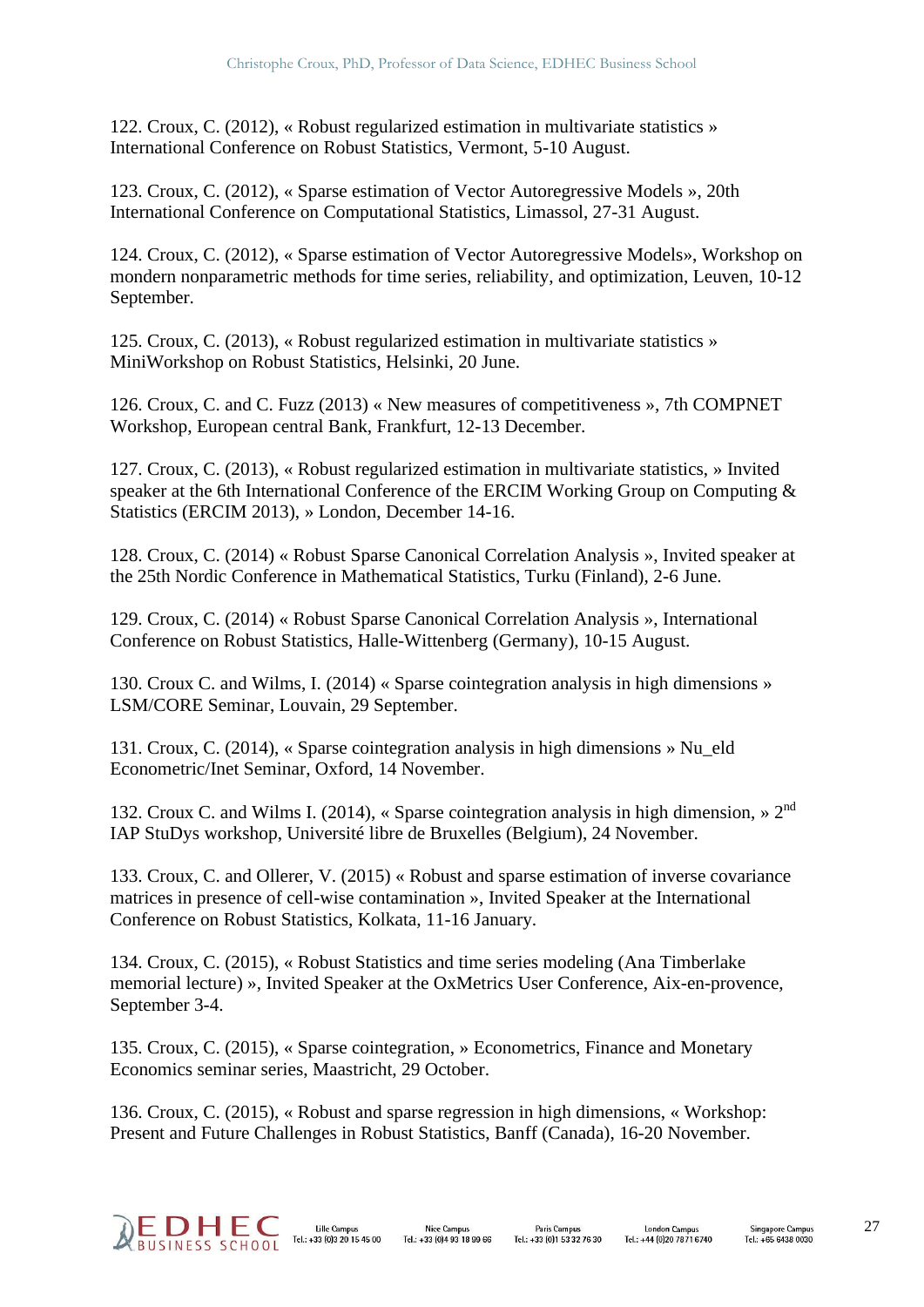137. Croux, C. (2015), «The robust lasso for high dimensional regression, », Invited speaker at the 9th International Conference on Computational and Financial Econometrics, London, December 12-14.

138. Croux, C. (2016), « The robust lasso for high dimensional regression», seminar at TU Wien, April 25.

139. Croux, C., and Ines Wilms (2016), «Sparse Cointegration, » seminar at ESSEC Business School, Paris, June 1.

140. Croux, C. and Crevits, R. (2016), « Robust forecasting of short time series », Invited Speaker at the International Conference on Robust Statistics, Geneva, 4-8 July.

141. Croux, C. (2016), «Robust and sparse estimation in multivariate statistics», Invited Speaker at the 9th International Conference of the ERCIM WG on Computational and Methodological Statistics, Sevilla, 9-11 December.

142. Croux, C. (2016), «Exploring dependencies in a High dimensional time series», Invited Speaker at the 24th Annual meeting of the Belgian Statistical Society, Namur, Belgium, 12-14 October.

143. Croux, C. (2016), «Exploring dependencies in a High dimensional time series», Invited Speaker at the Leuven Statistics Days, Leuven, Belgium, 20-21 October.

144. Croux, C. (2017), «Exploring dependencies in a High dimensional time series», Seminar at KAUST University (Saudi Arabia), April 13.

145. Croux, C. (2017), «Sparse Multi-Class estimation», Seminar at the University of Liege, December 21.

146. Croux, C. (2018), «Sparse Vector Autoregressive Models», Invited Speaker at the Workshop: Frontiers in Forecasting, Minneapolis, 21-23 February.

147. Croux, C. (2018), «Sparse Vector Autoregressive Models», CREST Financial Econometrics Seminar, Paris, May 24.

148. Croux, C. (2018), « Multi-class vector autoregressive models», DSSV 2018: data science, statistics, visualization, Vienna, 9-11 July.

149. Croux, C. (2018), « Sparse Vector Autoregressive Models: Applications », Tinbergen econometrics seminar, Amsterdam, September 21.

150. Croux, C. (2018), « Multiclass vector auto-regressive models for multistore sales data », Economics Seminar, Namur, September 25.

151. Croux, C. (2018), « HAC standard errors for robust estimators », Invited Speaker at the CFE-CMStatistics 2018, Pisa, 14-16 December.